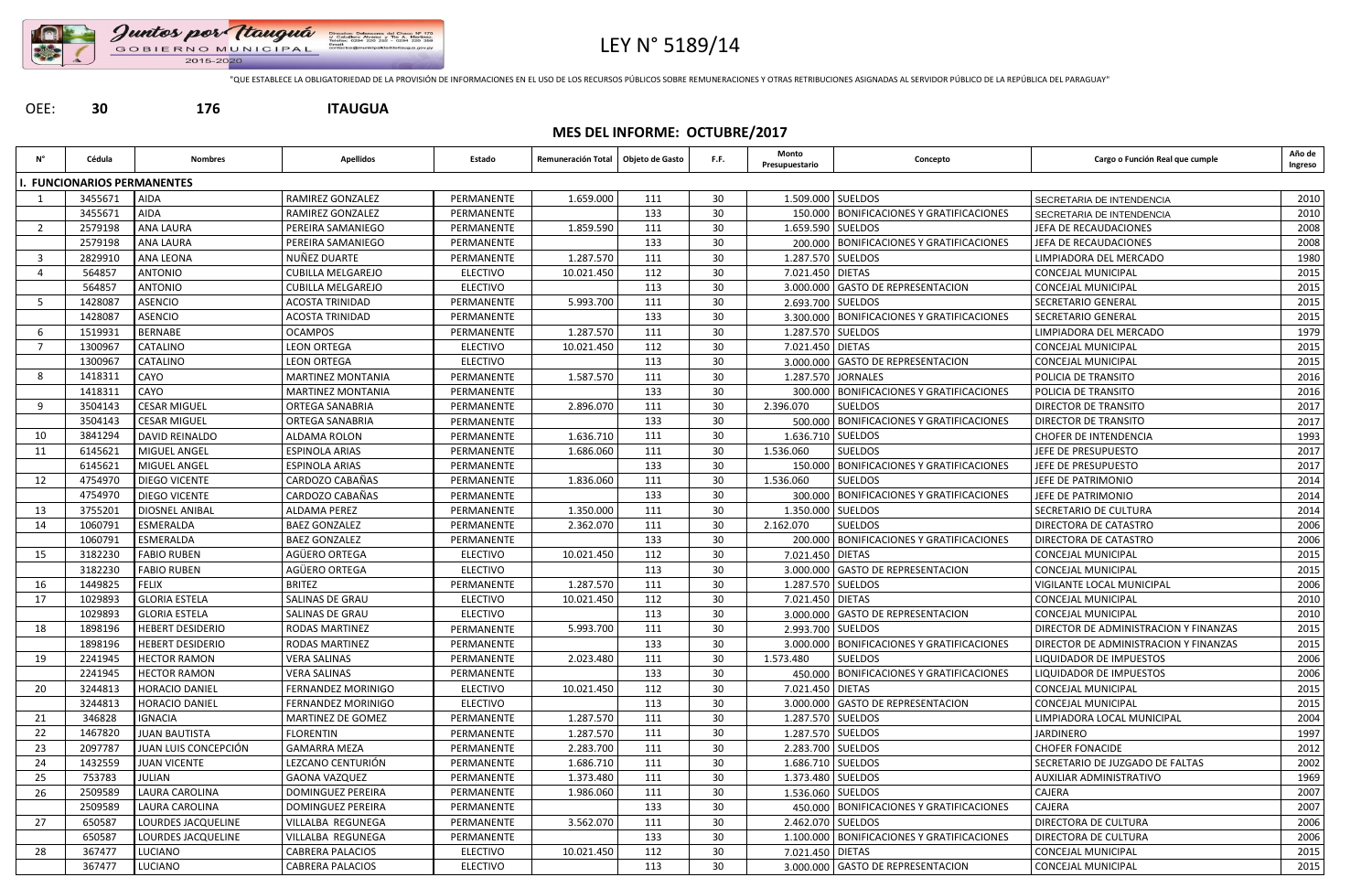| 29             | 4328779                        | <b>LUCIANO</b>          | <b>SALINAS JARA</b>       | <b>ELECTIVO</b>   | 10.021.450  | 112 | 30              | 7.021.450 DIETAS  |                                              | CONCEJAL MUNICIPAL                          | 2015 |
|----------------|--------------------------------|-------------------------|---------------------------|-------------------|-------------|-----|-----------------|-------------------|----------------------------------------------|---------------------------------------------|------|
|                | 4328779                        | LUCIANO                 | <b>SALINAS JARA</b>       | <b>ELECTIVO</b>   |             | 113 | 30              |                   | 3.000.000 GASTO DE REPRESENTACION            | <b>CONCEJAL MUNICIPAL</b>                   | 2015 |
| 30             | 2103146                        | LUIS ALBERTO            | <b>ALVAREZ ISASI</b>      | PERMANENTE        | 3.662.070   | 111 | 30              | 2.162.070 SUELDOS |                                              | <b>ENCARGADO DE DOC</b>                     | 2006 |
|                | 2103146                        | LUIS ALBERTO            | <b>ALVAREZ ISASI</b>      | PERMANENTE        |             | 133 | 30              |                   | 1.500.000 BONIFICACIONES Y GRATIFICACIONES   | <b>ENCARGADO DE DOC</b>                     | 2006 |
| 31             | 1551213                        | LUIS GONZAGA            | <b>TORRES ALFONSO</b>     | PERMANENTE        | 2.362.070   | 111 | 30 <sup>°</sup> | 2.162.070 SUELDOS |                                              | <b>AUXILIAR DE TRANSITO</b>                 | 2007 |
|                | 1551213                        | LUIS GONZAGA            | <b>TORRES ALFONSO</b>     | PERMANENTE        |             | 133 | 30              |                   | 200.000 BONIFICACIONES Y GRATIFICACIONES     | <b>AUXILIAR DE TRANSITO</b>                 | 2007 |
| 32             | 3718511                        | <b>MARIO GUSTAVO</b>    | <b>ORTIZ BOGARIN</b>      | <b>ELECTIVO</b>   | 10.021.450  | 112 | 30              | 7.021.450 DIETAS  |                                              | CONCEJAL MUNICIPAL                          | 2015 |
|                | 3718511                        | <b>MARIO GUSTAVO</b>    | <b>ORTIZ BOGARIN</b>      | <b>ELECTIVO</b>   |             | 113 | 30 <sup>°</sup> |                   | 3.000.000 GASTO DE REPRESENTACION            | <b>CONCEJAL MUNICIPAL</b>                   | 2015 |
| 33             | 1769540                        | MIGUEL ANGEL            | MEZA ACOSTA               | <b>ELECTIVO</b>   | 12.751.100  | 112 | 30              | 5.183.100         | <b>DIETAS</b>                                | INTENDENTE MUNICIPAL 2015/2020              | 2015 |
|                | 1769540                        | MIGUEL ANGEL            | MEZA ACOSTA               | <b>ELECTIVO</b>   |             | 133 | 30 <sup>°</sup> | 4.000.000         | <b>BONIFICACIONES Y GRATIFICACIONES</b>      | INTENDENTE MUNICIPAL 2015/2020              | 2015 |
|                | 1769540                        | MIGUEL ANGEL            | MEZA ACOSTA               | <b>ELECTIVO</b>   |             | 113 | 30              |                   | 3.568.000 GASTO DE REPRESENTACION            | INTENDENTE MUNICIPAL 2015/2020              | 2015 |
| 34             | 1291426                        | <b>MIRIAN VIOLETA</b>   | <b>SALINAS SOSA</b>       | <b>ELECTIVO</b>   | 10.021.450  | 112 | 30              | 7.021.450 DIETAS  |                                              | CONCEJAL MUNICIPAL                          | 2010 |
|                | 1291426                        | <b>MIRIAN VIOLETA</b>   | <b>SALINAS SOSA</b>       | <b>ELECTIVO</b>   |             | 113 | 30 <sup>°</sup> |                   | 3.000.000 GASTO DE REPRESENTACION            | CONCEJAL MUNICIPAL                          | 2010 |
|                |                                |                         |                           |                   |             |     |                 |                   |                                              | SECRETARIA DE DIRECCION DE SALUBRIDAD E     |      |
| 35             | 6616571                        | MIRNA ELIZABETH         | RODAS ALCARAZ             | PERMANENTE        | 1.400.370   | 111 | 30              | 1.400.370         | <b>SUELDOS</b>                               | <b>HIGIENE</b>                              | 2014 |
|                |                                |                         |                           |                   |             |     |                 |                   |                                              | SECRETARIA DE LA DIRECCION DE RECURSOS      |      |
| 36             | 5401266                        | <b>NOELIA TERESITA</b>  | <b>SANTACRUZ BOGARIN</b>  | PERMANENTE        | 1.490.000   | 111 | 30              | 1.390.000         | <b>SUELDOS</b>                               | <b>HUMANOS</b>                              | 2014 |
|                |                                |                         |                           |                   |             |     |                 |                   |                                              | SECRETARIA DE LA DIRECCION DE RECURSOS      |      |
|                | 5401266                        | NOELIA TERESITA         | SANTACRUZ BOGARIN         | PERMANENTE        |             | 133 | 30              | 100.000           | <b>BONIFICACIONES Y GRATIFICACIONES</b>      | <b>HUMANOS</b>                              | 2014 |
|                | 3994625                        |                         |                           |                   |             | 111 | 30              |                   | <b>SUELDOS</b>                               | SECRETARIA DE DIRECCION DE SALUBRIDAD E     |      |
| 37             |                                | NORMA BEATRIZ           | NUÑEZ SALDIVAR            | PERMANENTE        | 1.500.000   |     |                 | 1.500.000         |                                              | HIGIENE                                     | 2016 |
| 38             | 1738363                        | ODULIO                  | <b>OJEDA GIMENEZ</b>      | PERMANENTE        | 1.087.570   | 111 | 30              | 1.087.570 SUELDOS |                                              | SERENO DEPARTAMENTO OPERATIVO DE TRANSITO   | 2007 |
| 39             | 1527261                        | <b>OSCAR ESTANISLAO</b> | <b>GONZALEZ VERA</b>      | PERMANENTE        | 2.896.070   | 111 | 30 <sup>°</sup> | 2.396.070 SUELDOS |                                              | JEFE DE APREMIOS                            | 1997 |
|                | 1527261                        | <b>OSCAR ESTANISLAO</b> | <b>GONZALEZ VERA</b>      | PERMANENTE        |             | 133 | 30              |                   | 500.000 BONIFICACIONES Y GRATIFICACIONES     | JEFE DE APREMIOS                            | 1997 |
| 40             | 1173239                        | RAMON                   | <b>CARBALLO BRITEZ</b>    | PERMANENTE        | 1.287.570   | 111 | 30              | 1.287.570 SUELDOS |                                              | SERENO MERCADO MUNICIPAL                    | 2017 |
| 41             | 1261454                        | <b>RAMON</b>            | CARDOZO CAMPUZANO         | <b>ELECTIVO</b>   | 10.021.450  | 112 | 30              | 7.021.450 DIETAS  |                                              | <b>CONCEJAL MUNICIPAL</b>                   | 2010 |
|                | 1261454                        | <b>RAMON</b>            | CARDOZO CAMPUZANO         | <b>ELECTIVO</b>   |             | 113 | 30              |                   | 3.000.000 GASTO DE REPRESENTACION            | CONCEJAL MUNICIPAL                          | 2010 |
| 42             | 1111724                        | RAMONA                  | DURE CABAÑAS              | PERMANENTE        | 2.162.070   | 111 | 30              |                   | SUELDOS                                      | ASESORA DIRECCION DE DIRECCION DE RECURSOS  | 2002 |
|                |                                |                         |                           |                   |             |     |                 | 2.162.070         |                                              | <b>HUMANOS</b>                              |      |
| 43             | 1988591                        | ROLANDO DAVID           | <b>GIMENEZ ESCURRA</b>    | PERMANENTE        | 2.261.960   | 111 | 30              | 2.261.960         | <b>SUELDOS</b>                               | <b>JUEZA DE FALTAS</b>                      | 2016 |
| 44             | 3545086                        | <b>RUBEN ANTONIO</b>    | MORINIGO ORREGO           | PERMANENTE        | 2.512.070   | 111 | 30              | 2.162.070         | SUELDOS                                      | SECRETARIO GENERAL JUNTA MUNICIPAL          | 2003 |
|                | 3545086                        | <b>RUBEN ANTONIO</b>    | <b>MORINIGO ORREGO</b>    | PERMANENTE        |             | 133 | 30              |                   | 350.000 BONIFICACIONES Y GRATIFICACIONES     | SECRETARIO GENERAL JUNTA MUNICIPAL          | 2003 |
| 45             | 3335705                        |                         |                           |                   |             | 111 | 30              |                   | <b>SUELDOS</b>                               | AUXILIAR ADMINISTRATIVO DE LA JUNTA         |      |
|                |                                | <b>RUTH NATALIA</b>     | <b>RIVEROS RIQUELME</b>   | PERMANENTE        | 1.659.000   |     |                 | 1.659.000         |                                              | <b>MUNICIPAL</b>                            | 2010 |
| 46             | 4171300                        | SANDRA ELIZABETH        | CABAÑAS GALEANO           | PERMANENTE        | 1.287.570   | 111 | 30              | 1.287.570 SUELDOS |                                              | AUXILIAR DE DIRECCIÓN DE TRANSITO           | 2008 |
| 47             | 1990586                        | <b>TOMAS</b>            | <b>RUIZ ROA</b>           | PERMANENTE        | 1.337.570   | 111 | 30              | 1.337.570 SUELDOS |                                              | INSPECTOR DE MATADERÍA                      | 2007 |
| 48             | 1092187                        | <b>TOMAS ANTONIO</b>    | MORINIGO GUERRERO         | <b>ELECTIVO</b>   | 10.021.450  | 112 | 30              | 7.021.450 DIETAS  |                                              | <b>CONCEJAL MUNICIPAL</b>                   | 2015 |
|                | 1092187                        | <b>TOMAS ANTONIO</b>    | <b>MORINIGO GUERRERO</b>  | <b>ELECTIVO</b>   |             | 113 | 30              |                   | 3.000.000 GASTO DE REPRESENTACION            | <b>CONCEJAL MUNICIPAL</b>                   | 2015 |
| 49             | 1450866                        | <b>VICTORINO</b>        | ORTEGA                    | PERMANENTE        | 1.287.570   | 111 | 30              | 1.287.570 SUELDOS |                                              | <b>ENCARGADO DE DEPOSITO</b>                | 1997 |
| 50             | 876164                         | <b>WILFRIDO</b>         | <b>DELGADO ROMERO</b>     | <b>ELECTIVO</b>   | 10.021.450  | 112 | 30 <sup>°</sup> | 7.021.450 DIETAS  |                                              | <b>CONCEJAL MUNICIPAL</b>                   | 2010 |
|                | 876164                         | <b>WILFRIDO</b>         | <b>DELGADO ROMERO</b>     | <b>ELECTIVO</b>   |             | 113 | 30              |                   | 3.000.000 GASTO DE REPRESENTACION            | <b>CONCEJAL MUNICIPAL</b>                   | 2010 |
| 51             | 2918459                        | <b>WILMA</b>            | ACUÑA MIRANDA             | PERMANENTE        | 3.066.110   | 111 | 30 <sup>°</sup> | 2.016.110 SUELDOS |                                              | <b>TESORERA</b>                             | 2007 |
|                | 2918459                        | <b>WILMA</b>            | ACUÑA MIRANDA             | PERMANENTE        |             | 133 | 30              |                   | 1.050.000   BONIFICACIONES Y GRATIFICACIONES | <b>TESORERA</b>                             | 2007 |
|                |                                |                         |                           |                   | 212.482.020 |     |                 | 212.482.020       |                                              |                                             |      |
|                | <b>II. PERSONAL CONTRATADO</b> |                         |                           |                   |             |     |                 |                   |                                              |                                             |      |
|                | 329539                         | ADELA ELFIRIA           | <b>BARBOTE NAVARRO</b>    | CONTRATADO        | 1.080.000   | 144 | 30 <sup>°</sup> |                   | 1.080.000 JORNALES                           | ENCARGADA DE LIMPIADORAS DE LA INSTITUCION  | 2006 |
| $\overline{2}$ | 5500932                        | <b>ALBA</b>             | <b>DUARTE DUARTE</b>      | CONTRATADO        | 500.000     | 144 | 30              |                   | 500.000 JORNALES                             | ASISTENTE DE INTENDENCIA                    | 2017 |
| -3             | 2374148                        | <b>ALCIDES</b>          | CARDOZO PATIÑO            | <b>CONTRATADO</b> | 1.190.000   | 144 | 30              |                   | 1.190.000 JORNALES                           | ENCARGADO DE COMISIONES VECINALES           | 2006 |
|                | 6377875                        | ALDO                    | ACOSTA VEGA               | CONTRATADO        | 1.500.000   | 144 | 30              |                   | 1.500.000 JORNALES                           | CHOFER DE CAMION VOLQUETE                   | 2015 |
| -5             | 1125750                        | <b>ALFREDO</b>          | <b>MEDINA LOPEZ</b>       | <b>CONTRATADO</b> | 4.300.000   | 145 | 30              |                   | 4.300.000   HONORARIOS PROFESIONALES         | <b>ASESOR EXTERNO</b>                       | 2016 |
|                |                                |                         |                           |                   |             |     |                 |                   |                                              | NOTIFICADOR DE DIRCCIÓN DE SALUBRIDAD E     |      |
| -6             | 1175896                        | <b>AMADO</b>            | <b>FERNANDEZ SANABRIA</b> | CONTRATADO        | 1.160.000   | 144 | 30              |                   | 1.160.000 JORNALES                           | <b>HIGIENE</b>                              | 2001 |
|                | 7368308                        | <b>ANALIA NOEMI</b>     | <b>FERREIRA AGUILERA</b>  | <b>CONTRATADO</b> | 800.000     | 144 | 30 <sup>°</sup> |                   | 800.000 JORNALES                             | GUIA MUSEO PARROQUIAL VIRGEN DEL ROSARIO    | 2016 |
| -8             | 1396710                        | ANDRES                  | MANCUELLO                 | CONTRATADO        | 1.350.000   | 144 | 30 <sup>°</sup> |                   | 1.350.000 JORNALES                           | <b>ELECTRICISTA</b>                         | 2006 |
| -9             | 1035413                        | <b>ANDRES ABELINO</b>   | <b>CASTILLO</b>           | CONTRATADO        | 2.200.000   | 144 | 30              |                   | 2.200.000 JORNALES                           | CHOFER RETROEXCAVADORA                      | 2008 |
|                |                                |                         |                           |                   |             |     |                 |                   |                                              | PROFESOR DEL CENTRO COMUNITARIO DEL ARTE DE |      |
| 10             | 3711339                        | <b>ANDRES SABINO</b>    | ZORRILLA GAMARRA          | CONTRATADO        | 400.000     | 144 | 30              |                   | 400.000 JORNALES                             | ALDAMA CAÑADA                               | 2014 |
| 11             | 4845025                        | <b>ANGEL RAMON</b>      | <b>RIVEROS</b>            | CONTRATADO        | 1.280.000   | 144 | 30 <sup>°</sup> |                   | 1.280.000 JORNALES                           | POLICIA DE TRANSITO                         | 2016 |
|                |                                |                         |                           |                   |             |     |                 |                   |                                              |                                             |      |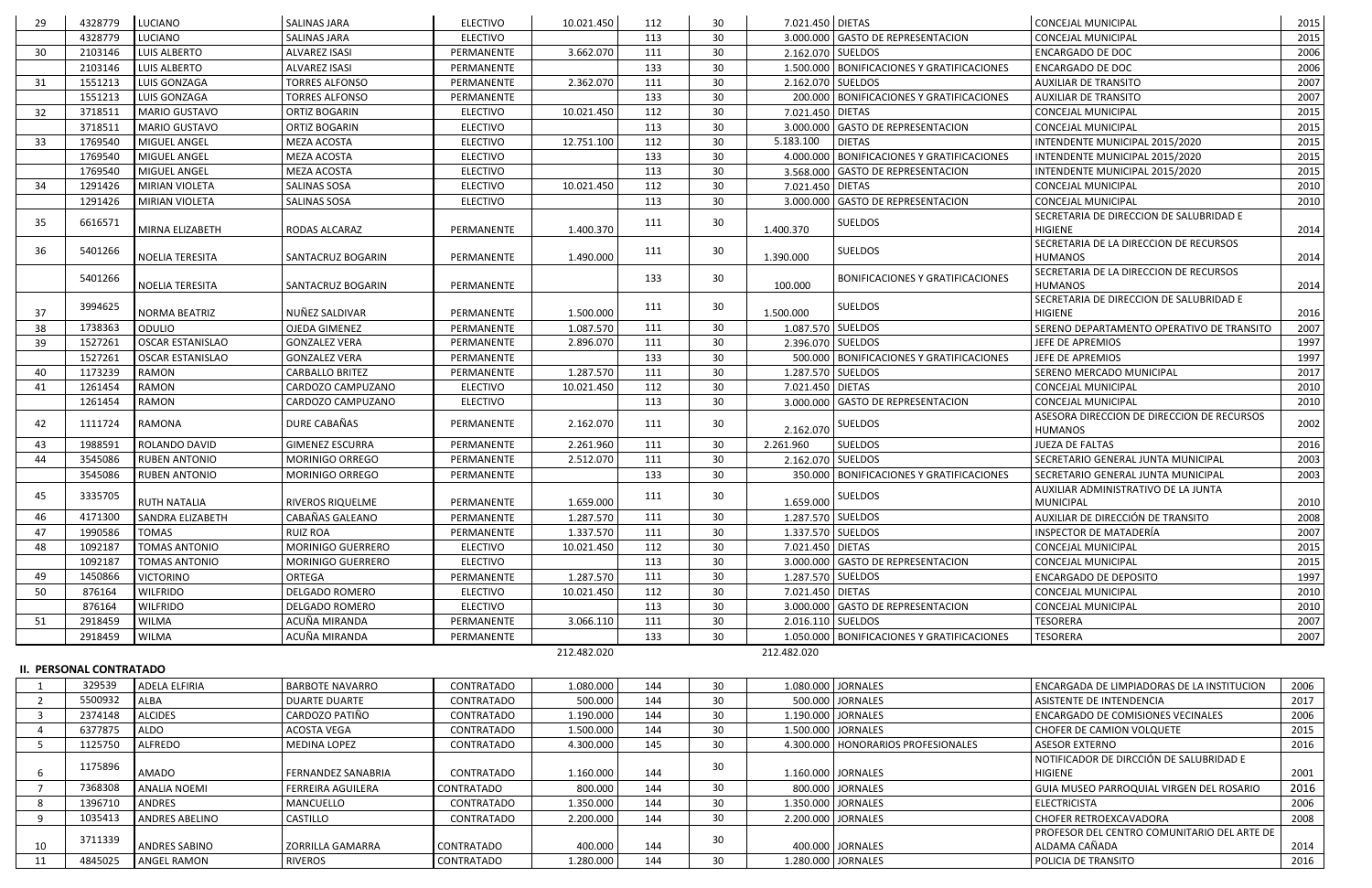|    |                    |                            |                            |                   |                      |     | 30 |                    |                                      | COCINERA DE LA ESCUELA BÁSICA Nº 1019 ESPIRITU                     |      |
|----|--------------------|----------------------------|----------------------------|-------------------|----------------------|-----|----|--------------------|--------------------------------------|--------------------------------------------------------------------|------|
| 12 | 527457             | <b>ANTONIA</b>             | SERVIAN NEDINA             | <b>CONTRATADO</b> | 1.200.000            | 144 |    | 1.200.000 JORNALES |                                      | SANTO                                                              | 2017 |
| 13 | 1046801            | <b>ANTONIO</b>             | <b>ESTIGARRIBIA OVELAR</b> | <b>CONTRATADO</b> | 2.400.000            | 145 | 30 |                    | 2.400.000   HONORARIOS PROFESIONALES | DIRECTOR DE RECURSOS HUMANOS                                       | 2014 |
| 14 | 1425163            | <b>ANTONIO DEMETRIO</b>    | <b>AGUILAR</b>             | CONTRATADO        | 2.500.000            | 144 | 30 | 2.500.000 JORNALES |                                      | ENCARGADO DE MANTENIMIENTO VIAL                                    | 2015 |
| 15 | 1995142            | <b>ANUNCIO</b>             | <b>FERREIRA SALINAS</b>    | <b>CONTRATADO</b> | 1.500.000            | 144 | 30 | 1.500.000 JORNALES |                                      | ENCARGADO DEL CEMENTERIO                                           | 2006 |
| 16 | 2547295            | ARMINDA                    | <b>ACOSTA RIVEROS</b>      | <b>CONTRATADO</b> | 1.560.000            | 144 | 30 | 1.560.000 JORNALES |                                      | PERSONAL DE LA CUARILLA MUNICIPAL                                  | 2012 |
| 17 | 3019326            | <b>ARNALDO CRISTINO</b>    | DIAZ BOBADILLA             | CONTRATADO        | 1.280.000            | 144 | 30 | 1.280.000 JORNALES |                                      | POLICIA DE TRANSITO                                                | 2015 |
| 18 | 2093968            | <b>ATANASIO</b>            | <b>GONZALEZ RUIZ DIAZ</b>  | <b>CONTRATADO</b> | 1.320.000            | 144 | 30 | 1.320.000 JORNALES |                                      | VIGILANTE DEL CENTRO CULTURAL                                      | 2006 |
| 19 | 1723069            | <b>AUGUSTO SABINO</b>      | <b>BAEZ</b>                | CONTRATADO        | 1.560.000            | 144 | 30 | 1.560.000 JORNALES |                                      | PERSONAL DE LA CUADRILLA MUNICIPAL                                 | 2017 |
| 20 | 1630337            | <b>AURELIA</b>             | LOPEZ                      | <b>CONTRATADO</b> | 1.560.000            | 144 | 30 | 1.560.000 JORNALES |                                      | PERSONAL DE LA CUARILLA MUNICIPAL                                  | 2008 |
| 21 | 2166986            | <b>BERNARDINO</b>          | CANDIA                     | CONTRATADO        | 1.560.000            | 144 | 30 | 1.560.000 JORNALES |                                      | PERSONAL DE LA CUARILLA MUNICIPAL                                  | 2001 |
| 22 | 2387158            | <b>BERNARDINO</b>          | <b>OJEDA</b>               | <b>CONTRATADO</b> | 1.240.000            | 144 | 30 | 1.240.000 JORNALES |                                      | VIGILANTE DEL CENTRO CULTURAL                                      | 2001 |
| 23 | 3426496            | <b>BLANCA CELINA</b>       | <b>FLEITAS DE GAONA</b>    | <b>CONTRATADO</b> | 1.200.000            | 144 | 30 | 1.200.000 JORNALES |                                      | COCINERA ESCUELA CONCEPCION LEYES DE CHAVEZ                        | 2014 |
| 24 | 4672918            | <b>BLANCA JUSTINA</b>      | LOPEZ DE SANTACRUZ         | CONTRATADO        | 2.000.000            | 144 | 30 | 2.000.000 JORNALES |                                      | ENCARGADA DE LA SECRETARIA DE LA MUJER                             | 2016 |
| 25 | 5784480            | <b>BLAS HERMINIO</b>       | <b>CARDOZO AMARILLA</b>    | CONTRATADO        | 1.600.000            | 144 | 30 | 1.600.000 JORNALES |                                      | CAJERO                                                             | 2013 |
| 26 | 5379991            | <b>BRUNA YGNACIA</b>       | VEGA                       | <b>CONTRATADO</b> | 350.000              | 144 | 30 |                    | 350.000 JORNALES                     | PROFESOR DEL CENTRO COMUNITARIO DE CONAVI                          | 2010 |
| 27 | 2217811            | <b>CARLOS</b>              | <b>ALFONSO CACERES</b>     | <b>CONTRATADO</b> | 1.560.000            | 144 | 30 | 1.560.000 JORNALES |                                      | PERSONAL DE LA CUARILLA MUNICIPAL                                  | 2010 |
| 28 | 1810981            | <b>CARLOS ALBERTO</b>      | <b>ESPINOLA</b>            | CONTRATADO        | 1.460.000            | 144 | 30 | 1.460.000 JORNALES |                                      | SERENO CICLOVIA MUNICIPAL                                          | 2006 |
| 29 | 4947780            | <b>CARLOS AUGUSTO</b>      | ROMERO GAMARRA             | <b>CONTRATADO</b> | 1.300.000            | 144 | 30 | 1.300.000 JORNALES |                                      | CHOFER DIRECCION DE ADMINISTRACIÓN                                 | 2012 |
| 30 | 1230922            | <b>CARLOS EDUARDO</b>      | RIVEROS OTERO              | <b>CONTRATADO</b> | 1.500.000            | 144 | 30 | 1.500.000 JORNALES |                                      | ENCARGADO DE OFICINA DE ACCESO A<br><b>INFORMACIONES PUBLICAS</b>  | 2010 |
| 31 | 1257725            | <b>CARLOS RUBÉN</b>        | <b>RIVEROS</b>             | <b>CONTRATADO</b> | 1.560.000            | 144 | 30 | 1.560.000 JORNALES |                                      | PERSONAL DE LA CUARILLA MUNICIPAL                                  | 2006 |
| 32 | 2342498            | <b>CARLOS UBALDO</b>       | SALINAS SOSA               | CONTRATADO        | 1.000.000            | 144 | 30 | 1.000.000 JORNALES |                                      | SERENO JUNTA MUNICIPAL                                             | 2006 |
| 33 | 4694597            | <b>CARMEN DIANA</b>        | SERVIAN CENTURION          | <b>CONTRATADO</b> | 1.180.000            | 144 | 30 | 1.180.000 JORNALES |                                      | SECRETARIA ASESORIA JURIDICA                                       | 2006 |
| 34 | 4653056            | CAROLINA                   | <b>CANTERO ARANA</b>       | <b>CONTRATADO</b> | 1.000.000            | 144 | 30 | 1.000.000 JORNALES |                                      | AYUDANTE COCINA ESCUELA CONCEPCIÓN LEYES DE<br><b>CHAVEZ</b>       | 2014 |
| 35 | 4689541            | <b>CATALINA</b>            | <b>FLEITAS PRESENTADO</b>  | <b>CONTRATADO</b> | 1.000.000            | 144 | 30 |                    | 1.000.000 JORNALES                   | AYUDANTE DE COCINA ESCUELA JUKYRYMI                                | 2016 |
| 36 | 2316677            | CELSO                      | DIAZ FLORENTÍN             | <b>CONTRATADO</b> | 1.560.000            | 144 | 30 | 1.560.000          | <b>JORNALES</b>                      | PERSONAL DELA CUADRILLA MUNICIPAL                                  | 2017 |
| 37 | 5631461            | <b>CESAR FIDEL</b>         | <b>GONZALEZ GONZALEZ</b>   | <b>CONTRATADO</b> | 800.000              | 144 | 30 |                    | 800.000 JORNALES                     | ORDENANZA DE LA JUNTA MUNICIPAL                                    | 2016 |
| 38 | 4993881            | <b>CESAR JESUS DAVID</b>   | <b>OJEDA MARTINEZ</b>      | CONTRATADO        | 1.280.000            | 144 | 30 | 1.280.000          | <b>JORNALES</b>                      | AGENTE MUNICIPAL DE TRANSITO                                       | 2017 |
| 39 | 2046148            | <b>CHISTIAN BIENVENIDO</b> | <b>CANTERO NUNEZ</b>       | <b>CONTRATADO</b> | 1.480.000            | 144 | 30 | 1.480.000 JORNALES |                                      | POLICIA DE TRANSITO                                                | 2016 |
|    |                    |                            |                            |                   |                      |     |    |                    |                                      | AYUDANTE DE COCINA ESCUELA PROF. ESTANISLAO                        |      |
| 40 | 1129825            | <b>CLAUDELINA</b>          | <b>ROJAS DE RIVEROS</b>    | <b>CONTRATADO</b> | 1.000.000            | 144 | 30 | 1.000.000 JORNALES |                                      | <b>ESPINOLA</b>                                                    | 2014 |
| 41 | 2540568            | <b>CLAUDIO DAVID</b>       | RAMIREZ GONZALEZ           | CONTRATADO        | 1.000.000            | 144 | 30 | 1.000.000 JORNALES |                                      | PROFESOR DEL TALLER DE TEATRO                                      | 2011 |
| 42 | 5615895            | <b>CRISTHIAN ADOLFO</b>    | <b>MARIQUE</b>             | <b>CONTRATADO</b> | 1.560.000            | 144 | 30 | 1.560.000 JORNALES |                                      | PERSONAL DE LA CUADRILLA MUNICIPAL                                 |      |
| 43 | 2098056            | <b>CRISTHIAN MILCIADES</b> | OLMEDO GAONA               | CONTRATADO        | 1.300.000            | 144 | 30 |                    | 1.300.000 JORNALES                   | SERENO CENTRO CULTURAL                                             | 2006 |
| 44 | 5013815            | <b>CRISTINA</b>            | ORTIZ                      | <b>CONTRATADO</b> | 1.000.000            | 144 | 30 |                    | 1.000.000 JORNALES                   | AYUDANTE DE COCINA ESCUELA URUNDE'Y                                | 2014 |
|    |                    |                            |                            |                   |                      |     |    |                    |                                      |                                                                    |      |
| 45 |                    | 3488917   CRISTOBAL        | <b>CHAVEZ GALEANO</b>      | CONTRATADO        | 1.200.000            | 144 | 30 | 1.200.000 JORNALES |                                      | SERENO DEL AREA RECREATIVO DE ESTANZUELA                           | 2017 |
| 46 | 6548480            | <b>CYNTHIA MARINA</b>      | <b>ESCOBAR VEGA</b>        | CONTRATADO        | 1.280.000            | 144 | 30 | 1.280.000 JORNALES |                                      | POLICIA DE TRANSITO                                                | 2016 |
| 47 | 4212344            | <b>CYNTHIA RAMONA</b>      | PEREZ ACOSTA               | CONTRATADO        | 1.378.000            | 144 | 30 |                    | 1.378.000 JORNALES                   | POLICIA DE TRANSITO                                                | 2006 |
| 48 | 3861018            | <b>DAHIANA BEATRIZ</b>     | ZARZA VEGA                 | <b>CONTRATADO</b> | 895.000              | 144 | 30 |                    | 895.000 JORNALES                     | AUXILIAR SECRETARIA ESCUELA DE TEATRO                              | 2015 |
|    | 3983099            |                            |                            |                   |                      |     | 30 |                    |                                      |                                                                    |      |
| 49 |                    | <b>DAMYR FABIAN</b>        | <b>FABIO PALACIOS</b>      | CONTRATADO        | 800.000              | 144 |    |                    | 800.000 JORNALES                     | PROFESOR DE GUITARRA                                               | 2011 |
| 50 | 2392439            | <b>DANELIA ROSALBA</b>     | CACERES DE BAEZ            | CONTRATADO        | 1.400.000            | 144 | 30 | 1.400.000 JORNALES |                                      | ASISTENTE DE SECRETARIA DE ACCION SOCIAL                           | 2010 |
| 51 | 1256862            | DANIEL                     | PATIÑO GALEANO             | <b>CONTRATADO</b> | 1.560.000            | 144 | 30 | 1.560.000 JORNALES |                                      | PERSONAL DE LA CUARILLA MUNICIPAL                                  | 2004 |
| 52 | 4756920            | DARIO ANTONIO              | PALACIO BENITEZ            | <b>CONTRATADO</b> | 800.000              | 144 | 30 |                    | 800.000 JORNALES                     | COBRADOR DEL MERCADO MUNICIPAL                                     | 2016 |
| 53 | 1503595            | DEL ROSARIO                | QUIÑONEZ CABAÑAS           | CONTRATADO        | 500.000              | 144 | 30 |                    | 500.000 JORNALES                     | ENCARGADA DE COMERCIALIZACIÓN DE PRODUCTOS ARTESANIA<br>DE ÑANDUTI | 2016 |
| 54 | 1551577            | DEOLINDA RAMONA            | <b>GIMENEZ BERKHOLTZ</b>   | CONTRATADO        | 650.000              | 144 | 30 |                    | 650.000 JORNALES                     | PROFESORA DEL CENTRO COMUNITARIO DEL ARTE<br>DE ALDAMA CAÑADA      | 2011 |
| 55 | 5781796            | <b>DERLIS DAVID</b>        | ACOSTA ROJAS               | CONTRATADO        | 1.000.000            | 144 | 30 |                    | 1.000.000 JORNALES                   | AUXILIAR ADMINISTRATIVO                                            | 2015 |
| 56 | 3323891            | <b>DERLIS JOAQUIN</b>      | <b>CORREA OCAMPOS</b>      | CONTRATADO        | 2.200.000            | 144 | 30 |                    | 2.200.000 JORNALES                   | JEFE DE CATASTRO                                                   | 2001 |
|    |                    |                            |                            |                   |                      |     |    |                    |                                      | AUXILIAR ADMINISTRATIVO DEL MERCADO                                |      |
| 57 |                    | <b>DIEGO ARMANDO</b>       | VILLAGRA ESPINOLA          | <b>CONTRATADO</b> |                      | 144 | 30 |                    | 800.000 JORNALES                     | <b>MUNICIPAL</b>                                                   | 2017 |
|    |                    |                            |                            |                   |                      |     |    |                    |                                      |                                                                    |      |
| 58 | 3664625<br>1223116 | EDUARDO                    | RAMIREZ                    | CONTRATADO        | 800.000<br>2.650.000 | 144 | 30 |                    | 2.650.000 JORNALES                   | CHOFER MOTONIVELADORA                                              | 2010 |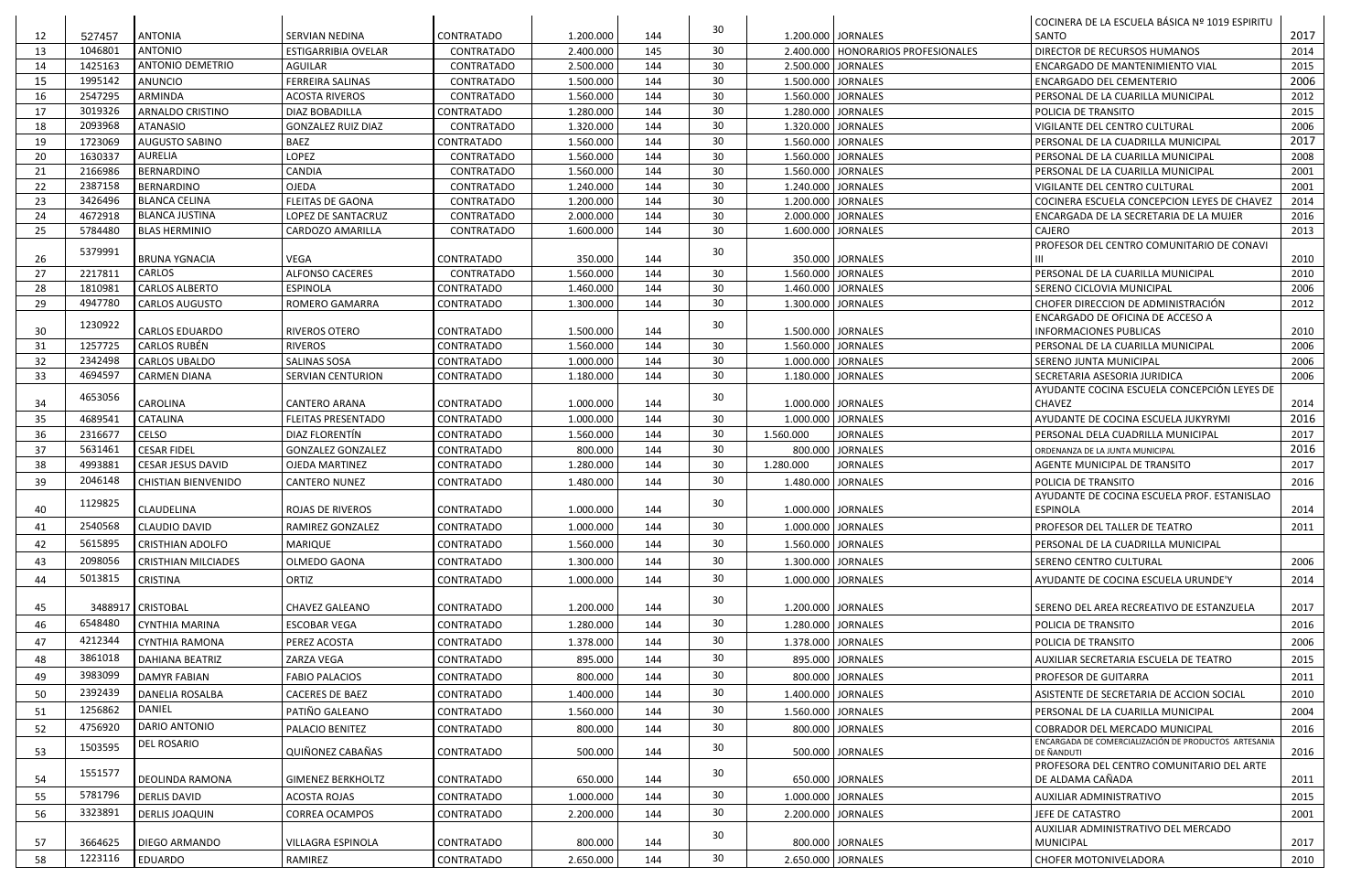| 59  | 6263431 | <b>EDUARDO</b>                                | <b>ALDANA ESCURRA</b>      | <b>CONTRATADO</b> | 1.280.000 | 144 | 30              | 1.280.000 JORNALES   |                                      | POLICIA DE TRANSITO                                                       | 2017 |
|-----|---------|-----------------------------------------------|----------------------------|-------------------|-----------|-----|-----------------|----------------------|--------------------------------------|---------------------------------------------------------------------------|------|
| 60  | 1823791 | <b>ELOISA</b>                                 | <b>CANDIA</b>              | <b>CONTRATADO</b> | 1.276.000 | 144 | 30              | 1.276.000 JORNALES   |                                      | LIMPIADORA DE LA INSTITUCIÓN                                              | 2001 |
| 61  | 925860  | <b>ELVIRA</b>                                 | MANCUELLO                  | CONTRATADO        | 1.000.000 | 144 | 30              | 1.000.000 JORNALES   |                                      | AYUDANTE DE COCINA ESCUELA URUNDE'Y                                       | 2015 |
| 62  | 1701557 | EMILIANO                                      | <b>DIAZ</b>                | <b>CONTRATADO</b> | 2.184.000 | 144 | 30              | 2.184.000 JORNALES   |                                      | CHOFER CUADRILLA MUNICIPAL                                                | 2013 |
| 63  | 5421873 | EMMANUEL                                      | LOPEZ CORONEL              | CONTRATADO        | 1.560.000 | 144 | 30              | 1.560.000 JORNALES   |                                      | PERSONAL DE LA CUARILLA MUNICIPAL                                         | 2016 |
| 64  | 3690061 | <b>ENRIQUE ALBERTO</b>                        | <b>ESCOBAR OVELAR</b>      | CONTRATADO        | 1.200.000 | 144 | 30              | 1.200.000 JORNALES   |                                      | CONSULTORIA Y FORTALECIMIENTO DE LOS<br><b>CENTROS COMUNITARIOS</b>       | 2012 |
| 65  | 2072917 | <b>FAUSTO</b>                                 | <b>GALEANO GUERRERO</b>    | <b>CONTRATADO</b> | 1.500.000 | 144 | 30              | 1.500.000 JORNALES   |                                      | SEPULTURERO DEL CEMENTERIO MUNICIPAL                                      | 2001 |
| 66  | 1297237 | <b>FEDERICO</b>                               | MARECOS HERMOSILLA         | <b>CONTRATADO</b> | 1.800.000 | 145 | 30              |                      | 1.800.000   HONORARIOS PROFESIONALES | ASESOR DEL DEPARTAMENTO DE CULTURA                                        | 2016 |
| 67  | 2913774 | <b>FELICIA</b>                                | SERVIAN OJEDA              | CONTRATADO        | 1.000.000 | 144 | 30              | 1.000.000 JORNALES   |                                      | LIMPIADORA DEL CENTRO CULTURAL                                            | 2011 |
|     | 1843170 |                                               |                            |                   |           |     | 30              |                      |                                      | PROFESORA DE EXPRESION CORPORAL DE LA                                     |      |
| 68  |         | <b>FELINA RAQUEL</b>                          | RODRIGUEZ ACOSTA           | <b>CONTRATADO</b> | 750.000   | 144 |                 |                      | 750.000 JORNALES                     | <b>ESCUELA DE TEATRO</b><br>PROFESOR AUXILIAR DE CORO MUNICIPAL DE LA     | 2017 |
| 69  | 439792  | <b>FELIX</b>                                  | FERREIRA MORINIGO          | <b>CONTRATADO</b> | 350.000   | 144 | 30              |                      | 350.000 JORNALES                     | <b>TERCERA EDAD</b>                                                       | 2016 |
| 70  | 1809865 | <b>FIDEL</b>                                  | <b>COLMAN GIMENEZ</b>      | CONTRATADO        | 2.081.690 | 144 | 30 <sup>°</sup> | 2.081.690            | <b>JORNALES</b>                      | PERSONAL DE LA CUADRILLA MUNICIPAL                                        | 2016 |
|     | 1790789 |                                               |                            |                   |           |     |                 |                      |                                      | Ayudante de Cocina de la Escuela Bàsica Nº                                |      |
| 71  |         | <b>FIDELINA</b>                               | RUIZ DIAZ ZARACHO          | <b>CONTRATADO</b> | 1.000.000 | 144 | 30              | 1.000.000 JORNALES   |                                      | 6.660 Vecinos Unidos                                                      | 2016 |
| 72  | 1558227 | <b>FLORIA</b>                                 | PIRIS AGUILERA             | CONTRATADO        | 4.400.000 | 145 | 30              |                      | 4.400.000   HONORARIOS PROFESIONALES | FISCALIZADORA DE OBRAS DE FONACIDE                                        | 2015 |
| 73  | 2352462 | <b>FRANCISCO JAVIER</b>                       | MANCUELLO SAMANIEGO        | CONTRATADO        | 1.245.000 | 144 | 30              | 1.245.000 JORNALES   |                                      | <b>INSPECTOR DE CATASTRO</b>                                              | 2006 |
| 74  | 3823511 | <b>FREDY GABRIEL</b>                          | TRINIDAD GONZALEZ          | CONTRATADO        | 1.200.000 | 144 | 30 <sup>°</sup> | 1.200.000 JORNALES   |                                      | <b>CHOFER TRACTOR AGRICOLA</b>                                            | 2012 |
| 75  | 1247968 | <b>GILBERTO</b>                               | SARACHO OVELAR             | CONTRATADO        | 1.560.000 | 144 | 30 <sup>°</sup> | 1.560.000 JORNALES   |                                      | PERSONAL DE LA CUARILLA MUNICIPAL                                         | 2001 |
| 76  | 1888963 | GILL                                          | <b>ALFONSO JARA</b>        | <b>CONTRATADO</b> | 1.560.000 | 144 | 30              |                      | 1.560.000 JORNALES                   | VIGILANTE DEL LOCAL MUNICIPAL                                             | 2001 |
| 77  | 2091234 | <b>GLADIS</b>                                 | <b>GONZALEZ DE RAMIREZ</b> | <b>CONTRATADO</b> | 1.200.000 | 144 | 30              | 1.200.000 JORNALES   |                                      | AYUDANTE COCINA ESCUELA CONCEPCIÓN LEYES DE<br><b>CHAVEZ</b>              | 2014 |
| 78  | 1947556 | <b>GLADYS ELIZABETH</b>                       | <b>CENTURION</b>           | <b>CONTRATADO</b> | 1.200.000 | 144 | 30              | 1.200.000 JORNALES   |                                      | COCINERA DE LA ESCUELA BÁSICA Nº 1019 ESPIRITU<br>SANTO                   | 2017 |
| 79  | 3323239 | <b>GLADYS ESTELA</b>                          | <b>ORTEGA DUARTE</b>       | <b>CONTRATADO</b> | 1.200.000 | 144 | 30              | 1.200.000 JORNALES   |                                      | CONSEJERA DE CODENI                                                       | 2012 |
|     |         |                                               |                            |                   |           |     |                 |                      |                                      |                                                                           |      |
|     |         |                                               |                            |                   |           |     |                 |                      |                                      |                                                                           |      |
| 80  | 4455573 | <b>GLADYS ZUNILDA</b><br><b>GLORIA RAMONA</b> | <b>TOLEDO BENITEZ</b>      | CONTRATADO        | 1.200.000 | 144 | 30              | 1.200.000 JORNALES   |                                      | <b>CONSEJERA DE CODENI</b><br>AYUDANTE COCINA ESCUELA CONCEPCIÓN LEYES DE | 2013 |
| 81  | 2189180 |                                               | <b>ORTEGA SOLEY</b>        | CONTRATADA        | 1.200.000 | 144 | 30              | 1.200.000 JORNALES   |                                      | <b>CHAVEZ</b>                                                             | 2017 |
| 82  | 2392469 | <b>GLORIA ROSSANA</b>                         | VELAZQUEZ G.               | CONTRATADO        | 1.200.000 | 144 | 30 <sup>°</sup> | 1.200.000 JORNALES   |                                      | COCINERA ESCUELA JUKYRYMI                                                 | 2014 |
| 83  | 3750268 | <b>GRACIELA</b>                               | VAZQUEZ MIÑO               | <b>CONTRATADO</b> | 1.200.000 | 144 | 30 <sup>°</sup> | 1.200.000   JORNALES |                                      | COCINERA ESCUELA PROF. ESTANISLAO ESPINOLA                                | 2014 |
| 84  | 3819310 | <b>GRACIELA</b>                               | PRESENTADO                 | CONTRATADO        | 1.000.000 | 144 | 30              | 1.000.000 JORNALES   |                                      | AYUDANTE DE COCINA ESCUELA JUKYRYMI                                       | 2014 |
| 85  | 5625542 | <b>GUADALUPE CATALINA</b>                     | FERNANDEZ                  | CONTRATADO        | 1.000.000 | 144 | 30              |                      | 1.000.000 JORNALES                   | GUIA MUSEO PARROQUIAL VIRGEN DEL ROSARIO                                  | 2017 |
| 86  | 1132395 | <b>GUSTAVO JAVIER</b>                         | <b>CRECHI CORONEL</b>      | CONTRATADO        | 1.360.000 | 144 | 30              | 1.360.000 JORNALES   |                                      | SERENO JUNTA MUNICIPAL                                                    | 2006 |
|     | 6529318 | <b>GUSTAVO JAVIER</b>                         |                            |                   |           |     | 30              |                      |                                      | SERENO CENTRO DE OPERACIONES POLICIA DE                                   |      |
| 87  |         |                                               | SALINAS TRINIDAD           | <b>CONTRATADO</b> | 1.200.000 | 144 |                 | 1.200.000 JORNALES   |                                      | <b>TRANSITO</b>                                                           | 2017 |
| 88  | 2987093 | <b>HECTOR AMADO</b>                           | CARDOZO LEGUIZAMON         | <b>CONTRATADO</b> | 1.560.000 | 144 | 30              | 1.560.000 JORNALES   |                                      | PERSONAL DE LA CUARILLA MUNICIPAL                                         | 2017 |
| 89  | 2100335 | <b>HECTOR VIDAL</b>                           | MEDINA                     | CONTRATADO        | 1.560.000 | 144 | 30              | 1.560.000 JORNALES   |                                      | PERSONAL DE LA CUARILLA MUNICIPAL                                         | 2016 |
| 90  | 327268  | <b>HEIDE EMILIA</b>                           | ALDAMA CAÑETE              | CONTRATADO        | 2.200.000 | 144 | 30              | 2.200.000 JORNALES   |                                      | DIRECTORA DE CODENI                                                       | 2006 |
| 91  | 4783445 | <b>HERNAN</b>                                 | <b>BAEZ GUERRERO</b>       | CONTRATADO        | 800.000   | 144 | 30              |                      | 800.000 JORNALES                     | PROFESOR DE GUITARRA                                                      | 2012 |
| 92  | 5312526 | <b>HERNAN</b>                                 | MERELES CARDOZO            | CONTRATADO        | 1.560.000 | 144 | 30              | 1.560.000 JORNALES   |                                      | PERSONAL DE LA CUARILLA MUNICIPAL                                         | 2016 |
| 93  | 818645  | <b>HIGINIO</b>                                | <b>BRITOS BAREIRO</b>      | CONTRATADO        | 1.400.000 | 144 | 30              | 1.400.000 JORNALES   |                                      | ENCARGADO DE BIBLIOTECA DEL CENTRO CULTURAL                               | 2006 |
| 94  | 4186782 | <b>HUGO FRANCISCO</b>                         | <b>CABRERA ORTEGA</b>      | <b>CONTRATADO</b> | 1.250.000 | 144 | 30              | 1.250.000 JORNALES   |                                      | PROFESOR DEL TALLER DE TEATRO                                             | 2012 |
| 95  | 4385687 | <b>HUGO JAVIER</b>                            | ZORRILLA                   | CONTRATADO        | 1.560.000 | 144 | 30              | 1.560.000 JORNALES   |                                      | PERSONAL DE LA CUARILLA MUNICIPAL                                         | 2006 |
| 96  | 2177322 | <b>INOCENCIO</b>                              | GAONA                      | <b>CONTRATADO</b> | 1.560.000 | 144 | 30              |                      | 1.560.000 JORNALES                   | PERSONAL DE LA CUARILLA MUNICIPAL                                         | 1979 |
| 97  | 7897024 | <b>ISAAC EMANUEL</b>                          | RIVEROS BRITEZ             | <b>CONTRATADO</b> | 500.000   | 144 | 30              |                      | 500.000 JORNALES                     | AYUDANTE DE VIGILANCIA DE LA PLAZA MARTIN DE<br><b>BARUA</b>              | 2016 |
| 98  | 1754829 | <b>ISABELINO</b>                              | CABAÑAS BAREIRO            | CONTRATADO        | 1.560.000 | 144 | 30              |                      | 1.560.000 JORNALES                   | PERSONAL DE LA CUARILLA MUNICIPAL                                         | 2006 |
| 99  | 4669055 | <b>ISAIAS RODRIGO</b>                         | <b>TORALES MELGAREJO</b>   | CONTRATADO        | 1.560.000 | 144 | 30              | 1.560.000 JORNALES   |                                      | PERSONAL DE LA CUADRILLA MUNICIPAL                                        | 2017 |
| 100 | 781016  | <b>ISIDRO</b>                                 | RAMIREZ                    | CONTRATADO        | 1.560.000 | 144 | 30              |                      | 1.560.000 JORNALES                   | PERSONAL DE LA CUARILLA MUNICIPAL                                         | 2008 |
| 101 | 4633034 | <b>ISRAEL</b>                                 | <b>COLMAN RIQUELME</b>     | <b>CONTRATADO</b> | 1.500.000 | 144 | 30              | 1.500.000 JORNALES   |                                      | <b>CHOFER DE CAMION VOLQUETE</b>                                          | 2012 |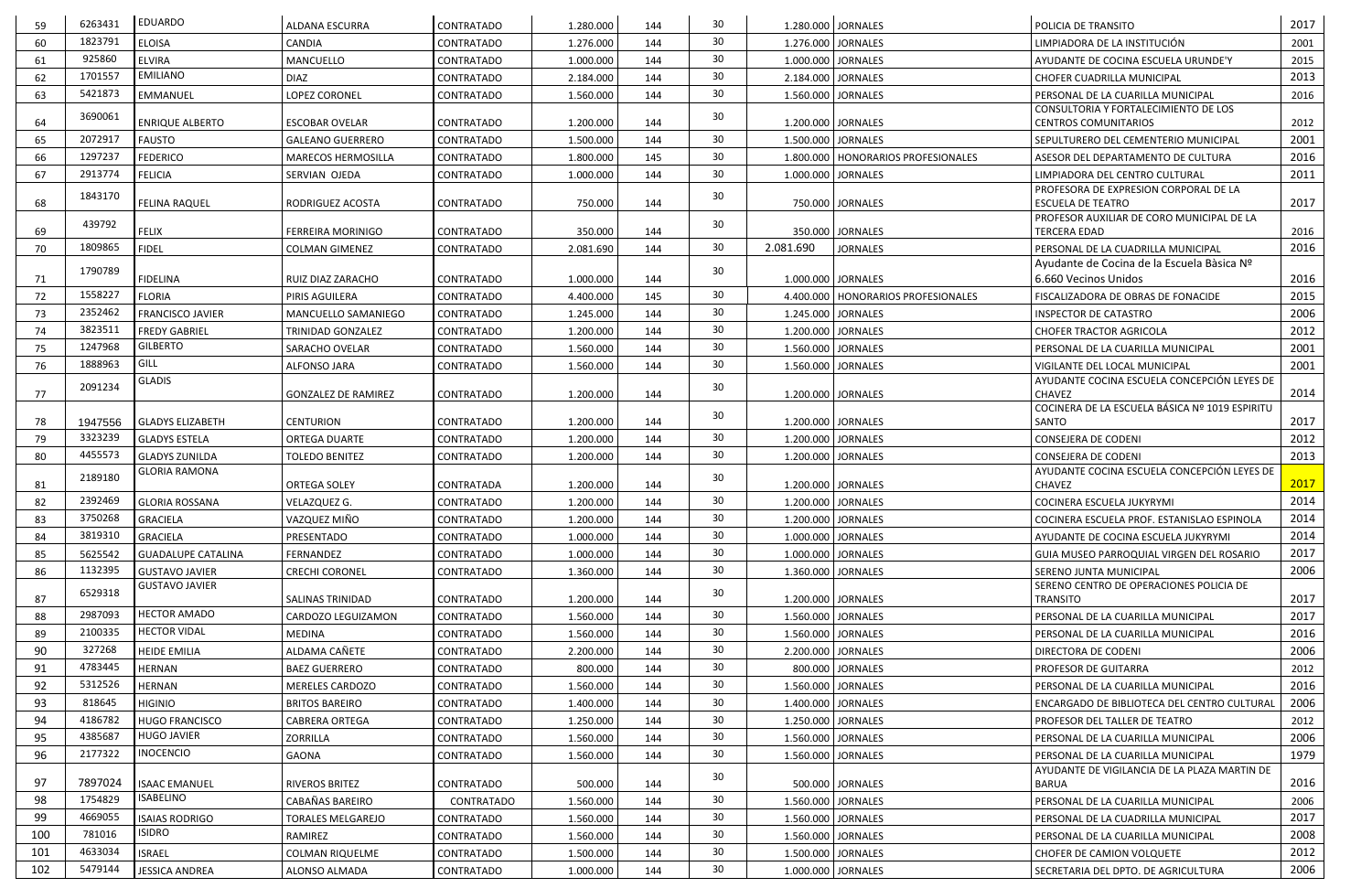|     | 5216443            |                        |                          |                   |           |            | 30              |                      |                                      | AUXILIAR DE ADMINISTRATIVO DE LA JUNTA                                  |              |
|-----|--------------------|------------------------|--------------------------|-------------------|-----------|------------|-----------------|----------------------|--------------------------------------|-------------------------------------------------------------------------|--------------|
| 103 |                    | <b>JOB DANIEL</b>      | <b>BORDA RODRIGUEZ</b>   | <b>CONTRATADO</b> | 1.410.000 | 144        |                 | 1.410.000 JORNALES   |                                      | <b>MUNICIPAL</b>                                                        | 2012         |
| 104 | 4257617            | JOSE DE LOS SANTOS     | <b>BELOTTO BRITEZ</b>    | CONTRATADO        | 1.160.000 | 144        | 30              |                      | 1.160.000   JORNALES                 | SERENO MERCADO MUNICIPAL                                                | 2014         |
| 105 | 7127245            | <b>JOSÉ LUIS</b>       | <b>FRANCO LEGUIZAMON</b> | <b>CONTRATADO</b> | 900.000   | 144        | 30              |                      | 900.000 JORNALES                     | ORDENANZA DIRECCION DOC                                                 | 2016         |
| 106 | 2928069            | <b>JOSÉ LUIS</b>       | <b>FERREIRA SALINAS</b>  | <b>CONTRATADO</b> | 1.560.000 | 144        | 30              |                      | 1.560.000 JORNALES                   | PERSONAL DE LA CUARILLA MUNICIPAL                                       | 2006         |
| 107 | 3709771            | <b>JOSÉ LUIS</b>       | <b>GONZALEZ BARBOTE</b>  | <b>CONTRATADO</b> | 800.000   | 144        | 30              |                      | 800.000 JORNALES                     | AUXILIAR DE SECRETARIA DE DEPORTES                                      | 2010         |
| 108 | 2498038            | <b>JOSEFINA</b>        | <b>GONZALEZ VERA</b>     | <b>CONTRATADO</b> | 1.290.000 | 144        | 30              |                      | 1.290.000 JORNALES                   | SECRETARIA DE INTENDENCIA                                               | 2011         |
| 109 | 263419             | <b>JUAN</b>            | <b>BRITEZ RIVEROS</b>    | <b>CONTRATADO</b> | 2.364.000 | 144        | 30              | 2.364.000   JORNALES |                                      | <b>SECRETARIO DE DEPORTES</b>                                           | 2006         |
| 110 | 4647534            | <b>JUAN GABRIEL</b>    | <b>ZARATE GONZALEZ</b>   | <b>CONTRATADO</b> | 900.000   | 144        | 30              |                      | 900.000 JORNALES                     | <b>ENCARGADO DE TELECENTRO</b>                                          | 2010         |
| 111 | 5196321            | JUAN JOSÉ ANTONIO      | <b>ESCURRA</b>           | <b>CONTRATADO</b> | 1.080.000 | 144        | 30              |                      | 1.080.000 JORNALES                   | AUXILIAR DE INTENDENCIA                                                 | 2017         |
| 112 | 4001309            | <b>JUAN MANUEL</b>     | <b>MONZON MEDINA</b>     | <b>CONTRATADO</b> | 1.500.000 | 144        | 30 <sup>°</sup> |                      | 1.500.000 JORNALES                   | ENCARGADO DE LA SECRETARIA DE LA JUVENTUD                               | 2016         |
| 113 | 1666928            | <b>JUAN OBDULIO</b>    | <b>DIAZ DOMINGUEZ</b>    | <b>CONTRATADO</b> | 860.000   | 144        | 30              |                      | 860.000 JORNALES                     | PROFESOR DE GUITARRA                                                    | 2010         |
| 114 | 4592890            | <b>JUAN RAMON</b>      | AMARILLA LEGUIZAMON      | <b>CONTRATADO</b> | 1.500.000 | 144        | 30              |                      | 1.500.000 JORNALES                   | PERSONAL DE LA CUADRILLA MUNICIPAL                                      | 2016         |
|     | 5630921            | <b>JUANA CAROLINA</b>  |                          |                   |           |            |                 |                      |                                      | SECRETARIA DE LA DIRECCION DE OBRAS                                     |              |
| 115 |                    |                        | <b>TORALES GONZALEZ</b>  | CONTRATADA        | 800.000   | 144        | 30              |                      | 800.000 JORNALES                     | COMISIONADA A LA JUNTA MUNICIPAL                                        | 2017         |
| 116 | 1528353            | <b>JULIO</b>           | <b>GAMARRA ROJAS</b>     | CONTRATADO        | 1.280.000 | 144        | 30              |                      | 1.280.000 JORNALES                   | POLICIA DE TRANSITO                                                     | 2015         |
| 117 | 1136826            | <b>JULIO CESAR</b>     | RODRIGUEZ PEREZ          | <b>CONTRATADO</b> | 2.235.000 | 145        | 30              |                      | 2.235.000   HONORARIOS PROFESIONALES | ASESOR DE LA JUNTA MUNICIPAL                                            | 2017         |
| 118 | 3252500            | KARINA ELIZABETH       | <b>ACOSTA</b>            | <b>CONTRATADO</b> | 1.200.000 | 144        | 30              |                      | 1.200.000 JORNALES                   | COCINERA DE LA ESCUELA VECINOS UNIDOS                                   | 2014         |
| 119 | 4812562            | <b>KATERINE ANDREA</b> | <b>SOLIS DEVACA</b>      | <b>CONTRATADO</b> | 3.300.000 | 141        | 30              | 3.300.000 TECNICO    |                                      | DIRECTORA DE PLANIFICACION Y DESARROLLO                                 | 2015         |
| 120 | 3494710            | <b>LAURA DIANA</b>     | CABAÑAS DE BRITEZ        | <b>CONTRATADO</b> | 2.000.000 | 145        | 30              |                      | 2.000.000   HONORARIOS PROFESIONALES | PSICOLOGA - CONMISIONADA COMO ENCARGADA DEL<br>DPTO DE ASEO URBANO      | 2004         |
| 121 | 2098883            | LAURA MARLENE          |                          |                   |           |            | 30              |                      |                                      | PROFESORA DE CORO MUNICIPAL DE LA TERCERA<br>EDAD                       |              |
| 122 | 4544221            |                        | OVANDO CAMPUZANO         | CONTRATADO        | 500.000   | 144<br>144 | 30              |                      | 500.000 JORNALES                     |                                                                         | 2016<br>2016 |
|     |                    | <b>LEANDRO MANUEL</b>  | <b>GUERRERO RIVEROS</b>  | <b>CONTRATADO</b> | 1.000.000 |            |                 |                      | 1.000.000 JORNALES                   | PROFESOR DE GUITARRA<br>PROFESOR DEL CENTRO COMUNITARIO DE CONAVI       |              |
| 123 | 5783062<br>2098061 | LEYDA FABIANA          | ESTIGARRIBIA GIMENEZ     | <b>CONTRATADO</b> | 400.000   | 144        | 30              |                      | 400.000 JORNALES                     |                                                                         | 2012         |
| 124 |                    | LIDER ISAAC            | <b>VERA VEGA</b>         | <b>CONTRATADO</b> | 1.460.000 | 144        | 30              | 1.460.000 JORNALES   |                                      | SERENO MERCADO MUNICIPAL<br>PROFESORA DE DECLAMACIÓN DE LA ESCUELA Y EL | 2006         |
| 125 | 2466636            | <b>LIZ ANDREA</b>      | <b>BENITEZ ISASI</b>     | <b>CONTRATADO</b> | 750.000   | 144        | 30              |                      | 750.000 JORNALES                     | TALLER DE DECLAMACIÓN                                                   | 2012         |
| 126 | 4550817            | <b>LIZ BELEN</b>       | SANCHEZ QUIÑONEZ         | <b>CONTRATADO</b> | 1.100.000 | 145        | 30              |                      | 1.100.000   HONORARIOS PROFESIONALES | ASESORA DE LA DEFENSORIA DEL PUEBLO                                     | 2017         |
| 127 | 3492615            | <b>LUIS ALBERTO</b>    | MENDEZ                   | <b>CONTRATADO</b> | 1.560.000 | 144        | 30              |                      | 1.560.000 JORNALES                   | PERSONAL DE LA CUARILLA MUNICIPAL                                       | 2012         |
| 128 | 6036285            | LUZ ALELY              | <b>TORALES MENDEZ</b>    | CONTRATADO        | 1.000.000 | 144        | 30 <sup>°</sup> | 1.000.000   JORNALES |                                      | ASISTENTE DE LA DIRECCION DE ADMINISTRACION Y FINANZAS                  | 2016         |
| 129 | 5711196            | MANUELA                | <b>VILLALBA ROTELA</b>   | CONTRATADO        | 1.160.000 | 144        | 30              |                      | 1.160.000 JORNALES                   | PERSONAL DE LA CUARILLA MUNICIPAL                                       | 2017         |
| 130 | 2162857            | <b>MARCIANO</b>        | YEGROS GONZALEZ          | CONTRATADO        | 1.400.000 | 144        | 30              |                      | 1.400.000 JORNALES                   | PERSONAL DE LA CUADRILLA MUNICIPAL                                      | 2001         |
| 131 | 1519072            | <b>MARCOS</b>          | <b>DIAZ SAMANIEGO</b>    | <b>CONTRATADO</b> | 1.500.000 | 144        | 30 <sup>°</sup> |                      | 1.500.000 JORNALES                   | CHOFER DE CAMION VOLQUETE                                               | 2011         |
| 132 | 2933473            | <b>MARCOS AURELIO</b>  | <b>ACOSTA FIGUEREDO</b>  | CONTRATADO        | 1.800.000 | 144        | 30              |                      | 1.800.000 JORNALES                   | AYUDANTE PARA CAMION COMPACTADOR                                        | 2004         |
| 133 | 3204412            | <b>MARIA ANDREA</b>    | ACOSTA LEZCANO           | CONTRATADO        | 2.200.000 | 145        | 30              |                      | 2.200.000   HONORARIOS PROFESIONALES | NUTRICIONISTA - FONACIDE                                                | 2010         |
|     |                    |                        |                          |                   |           |            | 30              |                      |                                      | AYUDANTE DE COCINA ESCUELA CONCEPCIÓN LEYES                             |              |
| 134 | 3614739            | <b>MARIA CELINA</b>    | LUGO DE ORTIZ            | CONTRATADO        | 1.000.000 | 144        |                 | 1.000.000            | <b>JORNALES</b>                      | DE CHAVEZ                                                               | 2017         |
| 135 | 4982413            | MARIA DEL ROSARIO      | <b>PEREZ VAZQUEZ</b>     | <b>CONTRATADO</b> | 1.000.000 | 144        | 30              |                      | 1.000.000   JORNALES                 | AYUDANTE DE COCINERA DE LA ESCUELA BÁSICA Nº<br>1359 DON CRLOS CALCENA  | 2017         |
| 136 | 2318833            | <b>MARIA ELENA</b>     | ALCARAZ GOMEZ            | <b>CONTRATADO</b> | 970.000   | 144        | 30              |                      | 970.000 JORNALES                     | PROFESORA DE DANZA FOLCLORICA                                           | 2014         |
| 137 | 5540070            | <b>MARIA GISSEL</b>    | PEÑA VERA                | CONTRATADO        | 1.300.000 | 144        | 30              |                      | 1.300.000 JORNALES                   | AUXILIAR DE DIRECCIÓN DE CATASTRO                                       | 2013         |
| 138 | 1063743            | <b>MARIA GLORIA</b>    | CARDOZO DE MERELES       | <b>CONTRATADO</b> | 1.000.000 | 144        | 30              |                      | 1.000.000 JORNALES                   | AYUDANTE DE COCINA ESCUELA LAUREANA VEGA                                | 2014         |
| 139 | 1975588            | <b>MARIA INES</b>      | ACOSTA DE CAMPUZANO      | CONTRATADO        | 1.200.000 | 144        | 30              |                      | 1.200.000 JORNALES                   | COCINERA ESCUELA LAUREANA VEGA                                          | 2014         |
| 140 | 2498036            | <b>MARIA LUISA</b>     | ROMERO                   | <b>CONTRATADO</b> | 1.000.000 | 144        | 30              |                      | 1.000.000 JORNALES                   | ENCARGADA DE BIBLIOTECA DEL CENTRO CULTURAL Y<br>ARTESANAL              | 2016         |
| 141 | 5033755            | MARIA MAGDALENA        | <b>FERNANDEZ ROA</b>     | <b>CONTRATADO</b> | 1.000.000 | 144        | 30              |                      | 1.000.000 JORNALES                   | AYUDANTE DE COCINERA DE LA ESCUELA BÁSICA Nº<br>1019 ESPIRITU SANTO     | 2017         |
| 143 | 2284382            | MARIA MAXIMA           | <b>GAONA FRANCO</b>      | <b>CONTRATADO</b> | 1.200.000 | 144        | 30              |                      | 1.200.000 JORNALES                   | COCINA ESCUELA MEDALLA MILAGROSA                                        | 2014         |
| 144 | 3331661            | MARÍA VICTORINA        | CANTERO                  | CONTRATADO        | 1.560.000 | 144        | 30              |                      | 1.560.000 JORNALES                   | PERSONAL DE LA CUARILLA MUNICIPAL                                       | 2006         |
| 145 | 1848651            | <b>MARIO LUIS</b>      | <b>ESCOBAR ROJAS</b>     | <b>CONTRATADO</b> | 2.362.000 | 141        | 30              | 2.362.000 TECNICO    |                                      | <b>ENCARGADO DE COMISIONES VECINALES</b>                                | 2012         |
| 146 | 3964042            | <b>MARTA ISABEL</b>    | RAMIREZ BAEZ             | CONTRATADO        | 1.200.000 | 144        | 30              |                      | 1.200.000 JORNALES                   | LIQUIDADORA DE IMPUESTOS                                                | 2014         |
| 147 | 1746262            | <b>MARTIN</b>          | SANABRIA GONZALEZ        | CONTRATADO        | 1.276.000 | 144        | 30              |                      | 1.276.000 JORNALES                   | PERSONAL DE LA CUARILLA MUNICIPAL                                       | 2006         |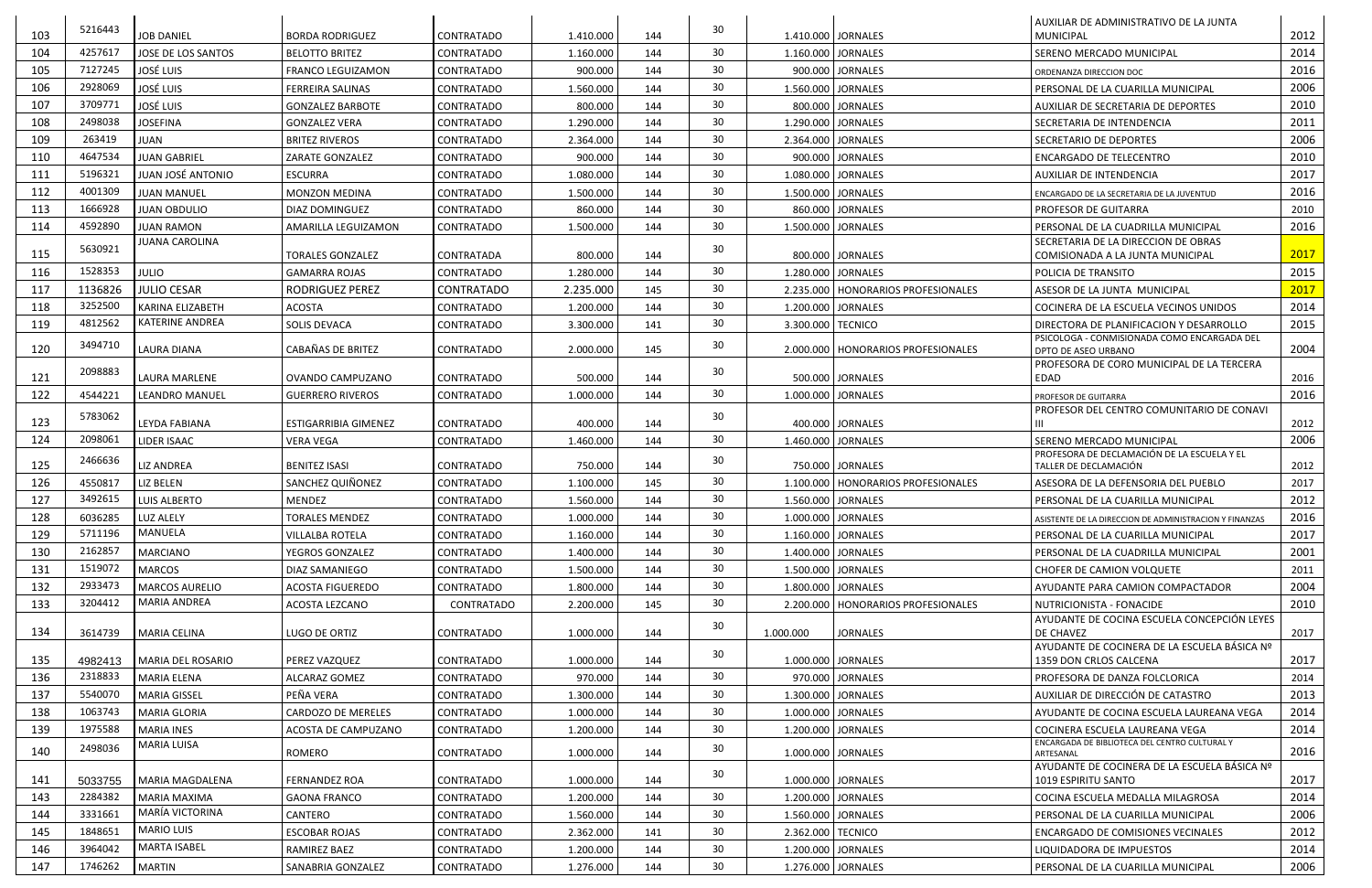| 148 | 3354855 | MAXIMO DANIEL          | <b>ORTEGA AYALA</b>                               | <b>CONTRATADO</b>               | 1.500.000            | 141        | 30              | 1.500.000 JORNALES |                                      | AUXILIAR DEL DIRECCIÓN DE TRANSITO                           | 2016 |
|-----|---------|------------------------|---------------------------------------------------|---------------------------------|----------------------|------------|-----------------|--------------------|--------------------------------------|--------------------------------------------------------------|------|
| 149 | 1026790 | MEDARDO SALUSTIANO     | <b>BOGADO GONZALEZ</b>                            | <b>CONTRATADO</b>               | 4.950.000            | 145        | 30              |                    | 4.950.000   HONORARIOS PROFESIONALES | ASESOR ECONÓMICO Y CONTADOR                                  | 2007 |
| 150 | 1574567 | <b>MERCEDES</b>        | <b>GONZALEZ RECALDE</b>                           | <b>CONTRATADO</b>               | 1.560.000            | 144        | 30              | 1.560.000 JORNALES |                                      | PERSONAL DE LA CUARILLA MUNICIPAL                            | 2016 |
| 151 | 1754110 | <b>MERCEDES</b>        | <b>ALVAREZ</b>                                    | <b>CONTRATADO</b>               | 1.276.000            | 144        | 30              | 1.276.000 JORNALES |                                      | LIMPIADORA DE LA INSTITUCIÓN                                 | 2006 |
| 152 | 619291  | MIGUEL ÁNGEL           | RODRÍGUEZ FERNANDEZ                               | <b>CONTRATADO</b>               | 5.000.000            | 141        | 30              | 5.000.000 TECNICO  |                                      | DIRECTOR DE RECAUDACIÓN                                      | 2012 |
| 153 | 3854793 | MILNER RODRIGO         | <b>FRANCO ALEMAN</b>                              | <b>CONTRATADO</b>               | 1.100.000            | 144        | 30              | 1.100.000 JORNALES |                                      | CHOFER DE DIRECCIÓN DE OBRAS                                 | 2011 |
| 154 | 2046954 | <b>MIRIAN ELISA</b>    | <b>CHAVEZ DE CORONEL</b>                          | <b>CONTRATADO</b>               | 1.300.000            | 144        | 30              | 1.300.000 JORNALES |                                      | <b>COBRADORA DE MERCADO</b>                                  | 2009 |
| 155 | 2943206 | <b>MIRTHA</b>          | <b>INSFRAN</b>                                    | CONTRATADO                      | 1.300.000            | 144        | 30              | 1.300.000 JORNALES |                                      | LIMPIADORA JUNTA MUNICIPAL                                   | 2001 |
| 156 | 2122790 | <b>MIRYAN</b>          | ARZAMENDIA                                        | <b>CONTRATADO</b>               | 1.560.000            | 144        | 30              | 1.560.000 JORNALES |                                      | PERSONAL DE LA CUARILLA MUNICIPAL                            | 2001 |
| 157 | 3228515 | NATALIA NOEMÍ          | <b>CÁCERES GAONA</b>                              | <b>CONTRATADO</b>               | 1.900.000            | 145        | 30              |                    | 1.900.000   HONORARIOS PROFESIONALES | NUTRICIONISTA - FONACIDE                                     | 2014 |
| 158 | 1432314 | NICASIO DEL PILAR      | <b>OVIEDO</b>                                     | <b>CONTRATADO</b>               | 1.560.000            | 144        | 30              | 1.560.000 JORNALES |                                      | PERSONAL DE LA CUARILLA MUNICIPAL                            | 2012 |
| 159 | 569379  | <b>NIDIA</b>           | SANABRIA DE SANTANDER                             | <b>CONTRATADO</b>               | 1.000.000            | 144        | 30              | 1.000.000 JORNALES |                                      | PROFESORA DE LITERATUTA DE LA ESCUELA DE<br>DECLAMACIÓN      | 2001 |
| 160 | 928582  | NIDIA EULOGIA          | <b>ACOSTA DE PEREZ</b>                            | CONTRATADO                      | 1.276.000            | 144        | 30              | 1.276.000 JORNALES |                                      | LIMPIADORA DE LA INSTITUCIÓN                                 | 2006 |
| 161 | 3516113 | <b>NIDIA RAQUEL</b>    |                                                   |                                 |                      |            | 30              | 1.000.000 JORNALES |                                      | AYUDANTE COCINA ESCUELA CONCEPCIÓN LEYES DE<br><b>CHAVEZ</b> | 2014 |
| 162 | 3524751 | NILDA ANTONIA          | <b>MEZA ROBLES</b>                                | <b>CONTRATADO</b>               | 1.000.000            | 144        | 30              |                    |                                      |                                                              | 2017 |
| 163 | 3982589 | NILDA CONCEPCION       | <b>RICHER CHAVEZ</b><br><b>GONZALEZ CABALLERO</b> | <b>CONTRATADO</b>               | 1.100.000            | 144<br>145 | 30              | 1.100.000 JORNALES | 2.200.000   HONORARIOS PROFESIONALES | SECRETARIA DE DEPARTAMENTO DE SUMINISTRO                     | 2016 |
| 164 | 4132772 | NÍNIVE MARIA ALEJANDRA | <b>ARCE CHAMORRO</b>                              | <b>CONTRATADO</b><br>CONTRATADO | 2.200.000<br>970.000 | 144        | 30              |                    | 970.000 JORNALES                     | DIRECTORA DE SALUBRIDAD E HIGIENE<br>PROFESORA DE DANZA JAZZ | 2010 |
| 165 | 3448169 | NOELIA ISIDORA         | SALINAS CABAÑAS                                   | CONTRATADO                      | 1.180.000            | 144        | 30              | 1.180.000 JORNALES |                                      | <b>RECEPCIONISTA</b>                                         | 2004 |
| 166 | 3303069 | NORMA BEATRIZ          | PEREZ RUIZ                                        | <b>CONTRATADO</b>               | 1.200.000            | 144        | 30              | 1.200.000 JORNALES |                                      | COCINERA ESCUELA URUNDE'Y                                    | 2014 |
| 167 | 1796682 | <b>OSCAR</b>           | LEGUIZAMÓN OVELAR                                 | <b>CONTRATADO</b>               | 2.000.000            | 144        | 30              | 2.000.000 JORNALES |                                      | PERSONAL DE LA CUADRILLA MUNICIPAL                           | 2016 |
| 168 | 2103153 | <b>OSCAR ARSENIO</b>   | ALVARENGA CABAÑAS                                 | <b>CONTRATADO</b>               | 1.560.000            | 144        | 30              | 1.560.000 JORNALES |                                      | PERSONAL DE LA CUARILLA MUNICIPAL                            | 2017 |
|     |         |                        |                                                   |                                 |                      |            |                 |                    |                                      | ENCARGADO DE MANTENIMIENTO Y REPARACIONES DE REP.            |      |
| 169 | 4218576 | OSCAR ASUNCIÓN         | <b>RODRIGUEZ ORTIZ</b>                            | <b>CONTRATADO</b>               | 1.800.000            | 144        | 30              | 1.800.000 JORNALES |                                      | <b>MUNIC</b>                                                 | 2016 |
| 170 | 1245050 | PABLO                  | ROA                                               | <b>CONTRATADO</b>               | 1.700.000            | 144        | 30 <sup>°</sup> | 1.700.000 JORNALES |                                      | DIRECTOR DEL MERCADO MUNICIPAL                               | 2016 |
| 171 | 1697871 | PAOLA MARIA            | <b>ROJAS PANIAGUA</b>                             | <b>CONTRATADO</b>               | 1.035.000            | 144        | 30              | 1.035.000 JORNALES |                                      | PROFESORA DE DECLAMACIÓN DE LA ESCUELA DE<br>DECLAMACIÓN     | 2010 |
|     | 3974912 |                        |                                                   |                                 |                      |            | 30              |                    |                                      | PROFESORA DEL CENTRO COMUNITARIO DEL ARTE                    |      |
| 172 |         | PAOLA ASUNCIÓN         | ZARZA VEGA                                        | <b>CONTRATADO</b>               | 400.000              | 144        |                 |                    | 400.000 JORNALES                     | DE ALDAMA CAÑADA                                             | 2012 |
| 173 | 4580207 | PEDRO INOCENCIO        | <b>ROMERO BRITEZ</b>                              | CONTRATADO                      | 2.500.000            | 144        | 30              | 2.500.000 JORNALES |                                      | ENCARGADO DEL DEPARTAMENTO DE ASEO<br><b>URBANO</b>          | 2015 |
| 174 | 2902965 | PEDRO PATRICIO         | <b>PAREDES</b>                                    | <b>CONTRATADO</b>               | 1.500.000            | 144        | 30              | 1.500.000          | <b>JORNALES</b>                      | <b>CAMION BOLQUETE</b>                                       | 2017 |
| 175 | 1489727 | PORFIRIA               | LÓPEZ DE MORENO                                   | <b>CONTRATADO</b>               | 1.298.000            | 144        | 30              | 1.298.000 JORNALES |                                      | LIMPIADORA DE LA INSTITUCIÓN                                 | 2007 |
| 176 | 713751  | PORFIRIO SAMUEL        | <b>CACERES REINOZZO</b>                           | <b>CONTRATADO</b>               | 800.000              | 144        | 30              |                    | 800.000 JORNALES                     | SERENO DE CAPEDI                                             | 2004 |
| 177 | 2315455 | RAFAELA                | <b>BARBOTTE DE YEGROS</b>                         | <b>CONTRATADO</b>               | 1.500.000            | 144        | 30              |                    | 1.500.000 JORNALES                   | ASISTENDE DE LA SECRETARIA DE LA MUJER                       | 2016 |
| 178 | 1771781 | RAMON                  | <b>BENITEZ ESCOBAR</b>                            | CONTRATADO                      | 1.378.000            | 144        | 30              | 1.378.000 JORNALES |                                      | POLICIA DE TRANSITO                                          | 2001 |
| 179 | 1713845 | <b>RAMON ARTEMIO</b>   | ALDAMA CENTURIÓN                                  | CONTRATADO                      | 3.900.000            | 145        | 30              |                    | 3.900.000   HONORARIOS PROFESIONALES | JEFE DE GABINETE                                             | 2014 |
| 180 | 1898186 | RAMONA                 | ORTIZ OJEDA                                       | <b>CONTRATADO</b>               | 2.362.070            | 144        | 30              | 2.362.070 JORNALES |                                      | ENCARGADA DE SECRETARIA DE ACCION SOCIAL                     | 2010 |
| 181 | 1667958 | <b>REGIS</b>           | <b>CABAÑAS RIVEROS</b>                            | CONTRATADO                      | 1.200.000            | 144        | 30              | 1.200.000 JORNALES |                                      | SERENO CICLOVIA MUNICIPAL                                    | 2015 |
| 182 | 4635983 | REINALDO               | ALFONSO RUIZ DIAZ                                 | CONTRATADO                      | 1.560.000            | 144        | 30              |                    | 1.560.000 JORNALES                   | PERSONAL DE LA CUADRILLA MUNICIPAL                           | 2017 |
| 183 | 5024267 | RICARDO                | GAONA                                             | CONTRATADO                      | 1.200.000            | 144        | 30              | 1.200.000 JORNALES |                                      | <b>CHOFER DE CODENI</b>                                      | 2017 |
| 184 | 5626982 | RICHARD GILBERTO       | <b>FRETES OVELAR</b>                              | <b>CONTRATADO</b>               | 1.280.000            | 144        | 30              | 1.280.000 JORNALES |                                      | POLICIA DE TRANSITO                                          | 2017 |
| 185 | 4387304 | <b>ROBERT DAMIR</b>    | <b>JARA MARECOS</b>                               | CONTRATADO                      | 800.000              | 144        | 30              |                    | 800.000 JORNALES                     | PROFESOR DE GUITARRA                                         | 2013 |
| 186 | 4752535 | <b>ROBERTO</b>         | <b>FIGUEREDO</b>                                  | CONTRATADO                      | 2.200.000            | 144        | 30              |                    | 2.200.000 JORNALES                   | <b>CHOFER CAMION COMPACTADOR</b>                             | 2011 |
|     | 4186368 |                        |                                                   |                                 |                      |            | 30              |                    |                                      | PROFESOROR DE TEORIA TEATRAL DE LA ESCUELA                   |      |
| 187 |         | <b>ROBERTO RAMON</b>   | <b>GONZALEZ ROMAN</b>                             | CONTRATADO                      | 500.000              | 144        |                 |                    | 500.000 JORNALES                     | DE TEATRO                                                    | 2011 |
| 188 | 4109409 | <b>RODOLFO</b>         | VILLASBOA PÉREZ                                   | CONTRATADO                      | 2.500.000            | 145        | 30              |                    | 2.500.000   HONORARIOS PROFESIONALES | ENCARGADO DEL DEPARTAMENTO DE AGRICULTURA                    | 2017 |
| 189 | 6258341 | <b>RODRIGO FABIAN</b>  | LEÓN FRETES                                       | <b>CONTRATADO</b>               | 1.560.000            | 144        | 30              | 1.560.000 JORNALES |                                      | PERSONAL DE LA CUADRILLA MUNICIPAL                           | 2017 |
| 190 | 4227809 | ROLANDO ENMANUEL       | <b>MANCUELLO MEDINA</b>                           | CONTRATADO                      | 4.400.000            | 141        | 30              | 4.400.000 TECNICO  |                                      | DIRECTOR DE OBRAS                                            | 2015 |
| 191 | 4981501 | <b>ROMINA</b>          | <b>FLORENTIN MEDINA</b>                           | CONTRATADO                      | 1.150.000            | 144        | 30              | 1.150.000 JORNALES |                                      | SECRETARIA DE LA DIRECCION DE OBRAS                          | 2011 |
| 192 | 5383779 | <b>RONALD ALEXIS</b>   | TANASIO MEZA                                      | CONTRATADO                      | 1.000.000            | 144        | 30              |                    | 1.000.000 JORNALES                   | AUXILIAR DE UOC                                              | 2008 |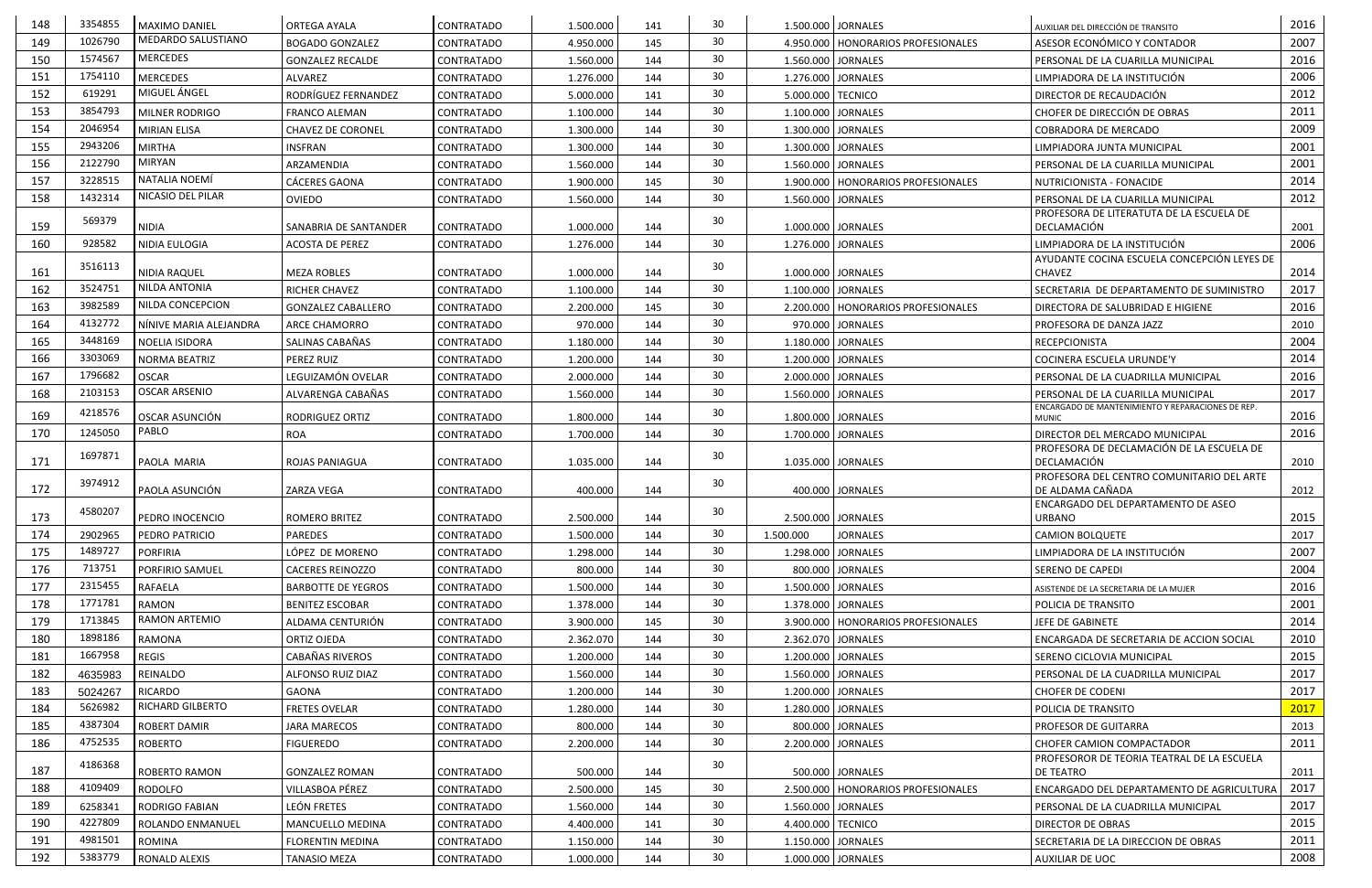| 193 | 3331686 | <b>RONNY EMILIO</b>         | <b>AMARILLA RIVEROS</b>   | <b>CONTRATADO</b> | 1.500.000 | 144 | 30 |           | 1.500.000 JORNALES   | l CHOFER DE TRACTOR AGRICOLA                                         | 2011 |
|-----|---------|-----------------------------|---------------------------|-------------------|-----------|-----|----|-----------|----------------------|----------------------------------------------------------------------|------|
| 194 | 5239090 | ROSANA ELIZABETH            | l SANCHEZ ESPINOZA        | CONTRATADO        | 800.000   | 144 | 30 |           | 800.000 JORNALES     | CONTRATO DE APRENDISAJE EN LA DIRECCIÓN DE OBRAS                     | 2016 |
| 195 | 5383925 | <b>RUTH MARIZA</b>          | <b>TORRES GOMEZ</b>       | CONTRATADO        | 350.000   | 144 | 30 |           | 350.000 JORNALES     | PROFESORA AUXILIAR DE DANZA FOLCLORICA                               | 2013 |
| 196 | 1961195 | SANTIAGO                    | <b>ESCOBAR PRESENTADO</b> | CONTRATADO        | 1.160.000 | 144 | 30 |           | 1.160.000 JORNALES   | SERENO POLIDEPORTIVO MUNICIPAL                                       | 1985 |
| 197 | 1282634 | SANTOS                      | l ROJAS ORTEGA            | <b>CONTRATADO</b> | 1.080.000 | 144 | 30 |           | 1.080.000 JORNALES   | SERENO MUNICIPAL (ESCUELA YBYRATY)                                   | 2006 |
| 198 | 7470550 | <b>SARA BELEN</b>           | <b>SALINAS DAVALOS</b>    | CONTRATADO        | 500.000   | 144 | 30 |           | 500.000 JORNALES     | <b>ASISTENTE DE TESORERIA</b>                                        | 2017 |
| 199 | 3534668 | SILVINA                     | LOPEZ RUIZ DIAZ           | CONTRATADO        | 1.200.000 | 144 | 30 |           | 1.200.000   JORNALES | COCINERA DE LA ESCUELA BÁSICA Nº 1359 DON<br><b>CRLOS CALCENA</b>    | 2017 |
| 200 | 1094356 | SINDULFO                    | l GONZALEZ MENDEZ         | <b>CONTRATADO</b> | 1.500.000 | 144 | 30 | 1.500.000 | <b>JORNALES</b>      | <b>CAMION BOLQUETE</b>                                               | 2017 |
| 201 | 3493490 | <b>TOMAS</b>                | <b>MORINIGO</b>           | <b>CONTRATADO</b> | 1.800.000 | 144 | 30 |           | 1.800.000 JORNALES   | AYUDANTE CAMION COMPACTADOR                                          | 2010 |
| 202 | 2082599 | <b>VICTOR ARMANDO</b>       | COLMAN ROJAS              | <b>CONTRATADO</b> | 1.400.000 | 144 | 30 |           | 1.400.000 JORNALES   | SERENO DEL CENTRO CULTURAL                                           | 2006 |
| 203 | 998955  | <b>VICTOR ESTEBAN RAMON</b> | <b>GAONA SERVIN</b>       | <b>CONTRATADO</b> | 1.400.000 | 144 | 30 |           | 1.400.000 JORNALES   | AUXILIAR DE ADMINISTRACION Y FINANZAS                                | 2014 |
| 204 | 696705  | <b>VICTOR RAMON</b>         | FERNANDEZ FRIZZOTI        | <b>CONTRATADO</b> | 1.378.000 | 144 | 30 |           | 1.378.000 JORNALES   | POLICIA DE TRANSITO                                                  | 2001 |
| 205 | 1501251 | <b>VIRGINIO</b>             | <b>MEDINA</b>             | <b>CONTRATADO</b> | 1.560.000 | 144 | 30 |           | 1.560.000 JORNALES   | <b>SERENO MUNICIPAL</b>                                              | 2001 |
| 206 | 1992919 | <b>WILBERTO</b>             | <b>FLORENTIN</b>          | <b>CONTRATADO</b> | 1.560.000 | 144 | 30 |           | 1.560.000 JORNALES   | PERSONAL DE LA CUARILLA MUNICIPAL                                    | 2016 |
| 207 | 4332083 | <b>WILSON</b>               | <b>PEREZ YEGROS</b>       | <b>CONTRATADO</b> | 1.280.000 | 144 | 30 |           | 1.280.000 JORNALES   | <b>POLICIA DE TRANSITO</b>                                           | 2016 |
| 208 | 5628204 | <b>WILSON FABIAN</b>        | <b>GONZALEZ</b>           | CONTRATADO        | 1.560.000 | 144 | 30 |           | 1.560.000 JORNALES   | PERSONAL DE LA CUARILLA MUNICIPAL                                    | 2009 |
| 209 | 4132760 | YANINA ALEJANDRA            | I ARCE CHAMORRO           | <b>CONTRATADO</b> | 350.000   | 144 | 30 |           | 350.000 JORNALES     | <b>PROFESORA AUXILIAR DE DANZA JAZZ</b>                              | 2015 |
| 210 | 2369845 | ZUNILDA                     | LEGUIZAMÓN ESTECHE        | <b>CONTRATADO</b> | 1.500.000 | 144 | 30 |           | 1.500.000 JORNALES   | PROFESORA DE DICCIÓN Y DECLAMACIÓN DE LA<br><b>ESCUELA DE TEATRO</b> | 1997 |

**CONTRATADOS** 295.209.760 295.209.760



| 295.209.760 |
|-------------|
| 212.482.020 |
| 6.525.000   |
| 2.660.000   |
| 516.876.780 |
| 516876780   |
|             |
|             |

## LEY N° 5189/14

"QUE ESTABLECE LA OBLIGATORIEDAD DE LA PROVISIÓN DE INFORMACIONES EN EL USO DE LOS RECURSOS PÚBLICOS SOBRE REMUNERACIONES Y OTRAS RETRIBUCIONES ASIGNADAS AL SERVIDOR PÚBLICO DE LA REPÚBLICA DEL PARAGUAY"

**OEE: 30 176**

**MUNICIPALIDAD DE ITAUGUA**

## **LISTADO DE FUNCIONARIOS COMISIONADOS**

|             | <b>MES DEL INFORME: OCTUBRE/2017</b>                                                                                                                                                                              |                       |                              |                         |                        |                 |                               |                                 |                                               |                       |                          |  |  |  |  |
|-------------|-------------------------------------------------------------------------------------------------------------------------------------------------------------------------------------------------------------------|-----------------------|------------------------------|-------------------------|------------------------|-----------------|-------------------------------|---------------------------------|-----------------------------------------------|-----------------------|--------------------------|--|--|--|--|
| $N^{\circ}$ | Cédula                                                                                                                                                                                                            | <b>Nombres</b>        | <b>Apellidos</b>             | Estado                  | <b>Objeto de Gasto</b> | F.F.            | <b>Monto</b><br>Presupuestado | <b>Entidad Destino / Origen</b> | Cargo o Función Real que cumple               | Fecha de Inicio       | Fecha de<br>Finalización |  |  |  |  |
|             | <b>FUNCIONARIOS COMISIONADOS EN OTRAS INSTITUCIONES - ARTICULO 3° inc g)</b>                                                                                                                                      |                       |                              |                         |                        |                 |                               |                                 |                                               |                       |                          |  |  |  |  |
|             | SANABRIA SILVA   COMISIONADO<br>1.287.490<br><b>DEFINA</b><br>COORDINADORA DE AREAS SOCIALES Y ADMINISTRATIVAS   02/01/2017   31/12/2017<br><b>BONIFICACION</b><br>30 <sup>°</sup><br>300.000 GOBERNACION CENTRAL |                       |                              |                         |                        |                 |                               |                                 |                                               |                       |                          |  |  |  |  |
|             | 1.227.539                                                                                                                                                                                                         | <b>JUAN ANGEL</b>     | ALVAREZ ROLON   COMISIONADO  |                         |                        | 30              |                               | 0   FACULTAD DE FILOSOFIA UNA   | ASESOR PRESIDENCIA JUNTA MUNICIPAL            | 22/02/2017 31/12/2017 |                          |  |  |  |  |
|             | 4.898.410                                                                                                                                                                                                         | <b>JULIA FIDELINA</b> | CANTERO PATIÑO   COMISIONADO |                         |                        | 30              |                               | 0 JUSTICIA ELECTORAL            | ENCARGADA DEL DPTO DE LA TERCERA EDAD         | 02/01/2017 31/12/2017 |                          |  |  |  |  |
|             | 2.265.235                                                                                                                                                                                                         | LILIAN JOSEFINA       |                              | FLORENTÍN   COMISIONADO | <b>BONIFICACION</b>    | 30              |                               | 1.800.000 MINISTERIO DE SALUD   | <b>DIRECTORA DOC</b>                          | 02/01/2017 31/12/2017 |                          |  |  |  |  |
|             | 2.061.703                                                                                                                                                                                                         | LORENZO               | <b>TRINIDAD</b>              | QUIÑONEZ COMISIONADO    | <b>BONIFICACION</b>    | 30 <sup>°</sup> | 200.000 SNPP                  |                                 | <b>ENCARGADO DE SUMINISTRO</b>                | 01/02/2017 31/07/2017 |                          |  |  |  |  |
|             | 859.252                                                                                                                                                                                                           | <b>MARTIN</b>         |                              | GONZALEZ COMISIONADO    | <b>BONIFICACION</b>    | 30              |                               | 4.225.000   MINISTERIO DE SALUD | <b>DIRECTOR DE PLANIFICACION</b>              | 25/05/2017 31/12/2017 |                          |  |  |  |  |
|             | 2.313.116                                                                                                                                                                                                         | <b>MARCOS AURELIO</b> | <b>GALEANO SANCHEZ</b>       |                         |                        |                 |                               |                                 | ENCARGADO UNIDAD OPERATIVA DE LA DIRECCION DE |                       |                          |  |  |  |  |
|             |                                                                                                                                                                                                                   |                       |                              | <b>COMISIONADO</b>      |                        | 30              |                               | 0 SNPP                          | <b>TRANSITO</b>                               | 02/01/2017 31/07/2017 |                          |  |  |  |  |